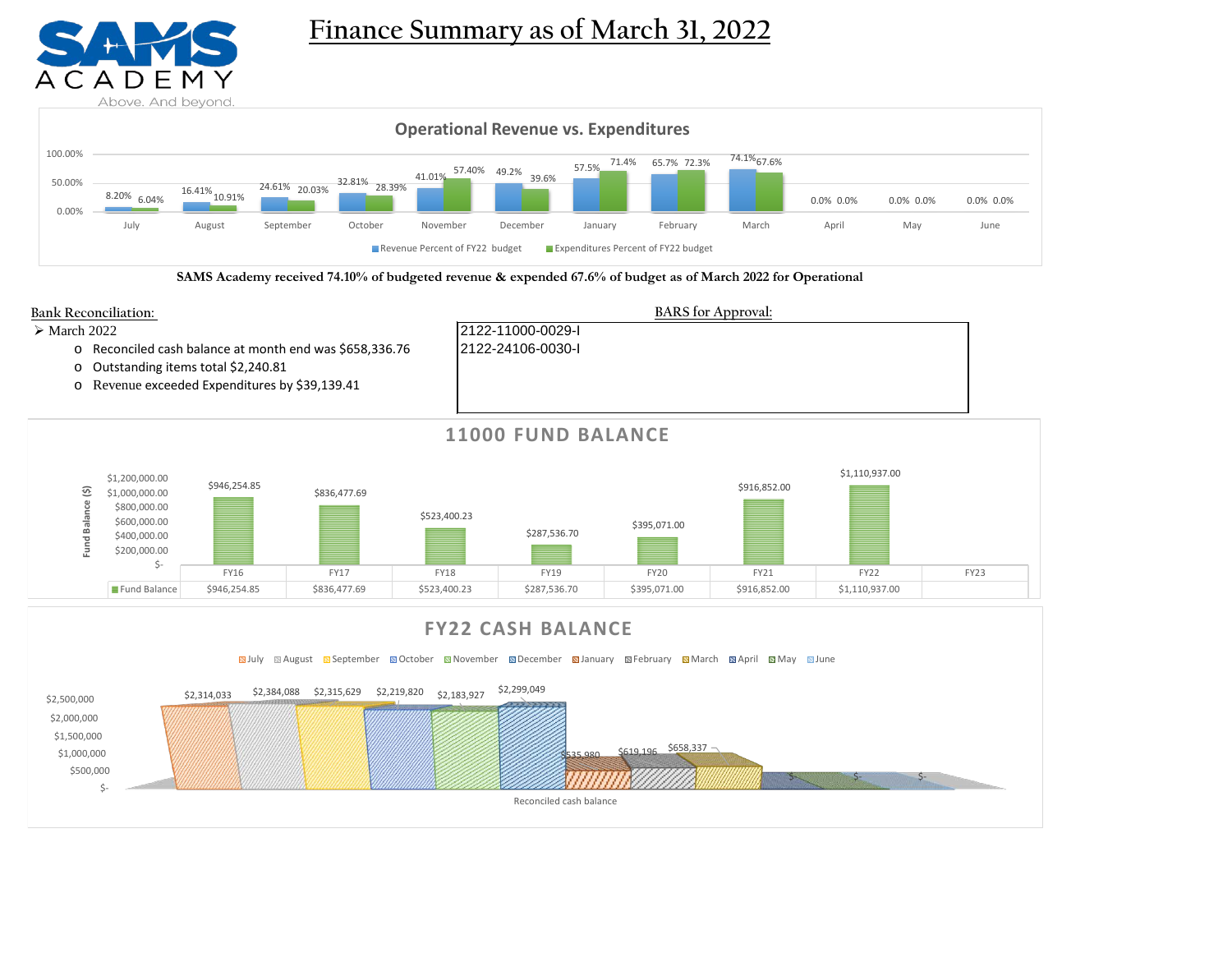

| ADOVE. AHU DEYONU.<br><u>Fund</u>                            | 11000              | 13000                       | <u> 14000 </u>                 | <u>23000</u>     | 24101          | 24106         | 24146               | 24154           | 24301            | 24308                   | 24312                  | <u>25233</u>           | 26113           | <u>27109</u>     | 27502                 | 28211                | 31200              | 31600          |                        | 31703                        |                  |
|--------------------------------------------------------------|--------------------|-----------------------------|--------------------------------|------------------|----------------|---------------|---------------------|-----------------|------------------|-------------------------|------------------------|------------------------|-----------------|------------------|-----------------------|----------------------|--------------------|----------------|------------------------|------------------------------|------------------|
| <b>Description</b>                                           | <b>Operational</b> | <b>Pupil Transportation</b> | <b>Instructional Materials</b> | udent Activities | <b>Title I</b> | <b>IDEA-B</b> | <b>CSP/Distance</b> | <b>Title II</b> | <b>CARES Act</b> | <b>ESSER II - CRRSA</b> | <b>CRRSA Retentior</b> | <b>Rural Education</b> | LANL Foundation | Library 2019 GAA | <b>Career Tech Ed</b> | <b>Schools Covid</b> | <b>PSCOC Lease</b> | <b>HB-33</b>   | <b>SB-9 Ad Valorem</b> | <b>SB-9 State Match Cash</b> | <b>Total</b>     |
|                                                              |                    |                             |                                |                  |                |               |                     |                 |                  |                         |                        |                        |                 |                  |                       | <b>19 Test</b>       | Reimbursement      |                |                        |                              |                  |
|                                                              |                    |                             |                                |                  |                |               |                     |                 |                  |                         |                        |                        |                 |                  |                       |                      |                    |                |                        |                              |                  |
| 41110 - Ad Valorem Taxes School District                     | \$0.00             | \$0.00                      | \$0.00                         | \$0.00           | \$0.00         | \$0.00        | \$0.00              | \$0.00          | \$0.00           | \$0.00                  | \$0.00                 | \$0.00                 | \$0.00          | \$0.00           | \$0.00                | \$0.00               | \$0.00             | \$119,550.83   | \$61,342.23            | \$0.00                       | \$180,893.06     |
| 41500 - Investment Income                                    | \$1,761.68         | \$0.00                      | \$0.00                         | \$0.00           | \$0.00         | \$0.00        | \$0.00              | \$0.00          | \$0.00           | \$0.00                  | \$0.00                 | \$0.00                 | \$0.00          | \$0.00           | \$0.00                | \$0.00               | \$0.00             | \$0.00         | \$0.00                 | \$0.00                       | \$1,761.68       |
| $ 41701 -$ Fees Activities                                   | \$59.70            | \$0.00                      | \$0.00                         | \$6,963.0        | \$0.00         | \$0.00        | \$0.00              | \$0.00          | \$0.00           | \$0.00                  | \$0.00                 | \$0.00                 | \$0.00          | \$0.00           | \$0.00                | \$0.00               | \$0.00             | \$0.00         | \$0.00                 | \$0.00                       | \$7,022.73       |
| 41920 - Contributions and Donations From Private<br> Sources | \$0.00             | \$0.00                      | \$0.00                         | \$180.00         | \$0.00         | \$0.00        | \$0.00              | \$0.00          | \$0.00           | \$0.00                  | \$0.00                 | \$0.00                 | \$0.00          | \$0.00           | \$0.00                | \$0.00               | \$0.00             | \$0.00         | \$0.00                 | \$0.00                       | \$180.00         |
| 41921 - Instructional - Categorical                          | \$0.00             | \$0.00                      | \$0.00                         | \$0.00           | \$0.00         | \$0.00        | \$0.00              | \$0.00          | \$0.00           | \$0.00                  | \$0.00                 | \$0.00                 | \$1,000.00      | \$0.00           | \$0.00                | \$0.00               | \$0.00             | \$0.00         | \$0.00                 | \$0.00                       | \$1,000.00       |
| 41953 - Insurance Recoveries                                 | \$133.39           | \$0.00                      | \$0.00                         |                  | \$0.00         |               | \$0.00              | \$0.00          |                  |                         | \$0.00                 |                        | \$0.00          | \$0.00           | \$0.00                | \$0.00               | \$0.00             | \$0.00         | \$0.00                 | \$0.00                       | \$133.39         |
| 43101 - State Equalization Guarantee                         | \$1,826,077.26     | \$0.00                      |                                |                  | \$0.00         |               | \$0.00              |                 |                  | \$0.00                  | \$0.00                 |                        | \$0.00          | \$0.00           | \$0.00                |                      | \$0.00             | \$0.00         | \$0.00                 | \$0.00                       | \$1,826,077.26   |
| 43202 - State Flow-Through Grants                            | \$13,076.00        | \$0.00                      | \$0.00                         | \$0.00           | \$0.00         |               | \$0.00              |                 |                  |                         | \$0.00                 | \$0.00                 | \$0.00          | \$0.00           | \$0.00                | \$0.00               | \$0.00             | \$0.00         | \$0.00                 | \$7,420.00                   | \$20,496.00      |
| 43206 - Transportation Distribution                          | \$0.00             | \$112,635.00                | \$0.00                         |                  | \$0.00         |               | \$0.00              |                 |                  |                         | \$0.00                 |                        |                 | \$0.00           | \$0.00                | \$0.00               | \$0.00             | \$0.00         | \$0.00                 | \$0.00                       | \$112,635.00     |
| 43209 - PSCOC Awards                                         | \$0.00             | \$0.00                      | \$0.00                         |                  | \$0.00         | \$0.00        | \$0.00              | \$0.00          |                  |                         | \$0.00                 | \$0.00                 | \$0.00          | \$0.00           | \$0.00                | \$0.00               | \$134,079.50       | \$0.00         | \$0.00                 | \$0.00                       | \$134,079.50     |
| 44500 - Restricted Grants From the Federal                   | \$0.00             | \$0.00                      | \$0.00                         | \$0.00           | \$9,965.84     | \$43,098.37   | \$60,000.00         | \$0.00          | \$7,385.38       | \$12,283.48             | \$504.00               | \$0.00                 | \$0.00          | \$0.00           | \$0.00                | \$0.00               | \$0.00             | \$0.00         | \$0.00                 | \$0.00                       | \$133,237.07     |
| Government Through the State                                 |                    |                             |                                |                  |                |               |                     |                 |                  |                         |                        |                        |                 |                  |                       |                      |                    |                |                        |                              |                  |
| 44504 - Federal Flowthrough Prior Year                       | \$0.00             | \$0.00                      | \$0.00                         | \$0.00           | \$13,282.34    | \$0.00        | \$0.00              | \$2,091.05      | \$0.00           | \$0.00                  | \$0.00                 | \$0.00                 | \$0.00          | \$0.00           | \$0.00                | \$0.00               | \$0.00             | \$0.00         | \$0.00                 | \$0.00                       | \$15,373.39      |
| <b>Total Revenue</b>                                         | \$1,841,108.03     | \$112,635.00                | \$0.00                         | \$7,143.03       | \$23,248.18    | \$43,098.37   | \$60,000.00         | \$2,091.05      | \$7,385.38       | \$12,283.48             | \$504.00               | \$0.00                 | \$1,000.00      | \$0.00           | \$0.00                | \$0.00               | \$134,079.50       | \$119,550.83   | \$61,342.23            | \$7,420.00                   | \$2,432,889.08   |
|                                                              |                    |                             |                                |                  |                |               |                     |                 |                  |                         |                        |                        |                 |                  |                       |                      |                    |                |                        |                              |                  |
| 1000 - Instruction                                           | \$923,406.66       |                             | \$0.00                         | \$11,564.08      | \$3,319.48     | \$0.00        | \$0.00              | \$1,500.00      | \$3,432.58       | \$11,959.85             | \$0.00                 | \$12,442.54            | \$0.00          | \$0.00           | \$13,950.84           | \$0.00               |                    | \$0.00         | \$0.00                 |                              | \$981,576.03     |
| 2100 - Support Services-Students                             | \$64,735.69        | \$0.00                      | \$0.00                         | \$0.00           | \$8,862.58     | \$32,337.1    | \$0.00              | \$0.00          | \$0.00           | \$0.00                  | \$0.00                 | \$55,836.78            | \$0.00          | \$0.00           | \$0.00                | \$7,542.14           | \$0.00             | \$0.00         | \$0.00                 | \$0.00                       | \$169,314.32     |
| 2200 - Support Services-Instruction                          | \$49,511.23        | \$0.00                      | \$0.00                         |                  | \$0.00         | 60.O          | \$0.00              | \$0.00          |                  |                         | \$0.00                 | 0.005                  | \$0.00          | \$0.00           | \$0.00                | \$0.00               | \$0.00             | \$0.00         | \$0.00                 | \$0.00                       | \$49,511.23      |
| 2300 - Support Services-General Administration               | \$158,787.77       | \$0.00                      | \$0.00                         |                  | \$0.00         |               | \$0.00              | \$0.00          |                  | \$0.00                  | \$0.00                 | 0.005                  | \$0.00          | \$0.00           | \$0.00                | \$0.00               | \$0.00             | \$1,195.40     | \$613.37               | \$0.00                       | \$160,596.54     |
| 2400 - Support Services-School Administration                | \$175,570.53       | \$0.00                      | \$0.00                         | \$0.00           | \$0.00         | \$0.00        | \$0.00              | \$0.00          | \$0.00           | \$0.00                  | \$0.00                 | \$0.00                 | \$0.00          | \$0.00           | \$0.00                | \$0.00               | \$0.00             | \$0.00         | \$0.00                 | \$0.00                       | \$175,570.53     |
| 2500 - Central Services                                      | \$99,585.08        | 0.00                        | \$0.00                         |                  | \$0.00         |               | \$0.00              | \$0.0C          |                  |                         | \$0.00                 |                        | \$0.00          | \$0.00           | \$0.00                | \$0.00               | \$0.00             | \$0.00         | \$0.00                 | \$0.00                       | \$99,585.08      |
| 2600 - Operation & Maintenance of Plant                      | \$242,071.99       | \$0.00                      | \$0.00                         |                  | \$0.00         |               | \$0.00              | 0.001           |                  | \$323.63                | \$0.00                 | 0.005                  | \$0.00          | \$0.00           | \$0.00                | \$0.00               | \$0.00             | \$0.00         | \$0.00                 | \$0.00                       | \$242,395.62     |
| 2700 - Student Transportation                                | \$15,719.13        | \$96,618.1                  | \$0.00                         | \$0.00           | \$0.00         | \$0.00        | \$0.00              | \$0.00          |                  | \$0.00                  | \$0.00                 | \$0.00\$               | \$0.00          | \$0.00           | \$0.00                | \$0.00               | \$0.00             | \$0.00         | \$0.00                 | \$0.00                       | \$112,337.28     |
| $ 4000 -$ Capital Outlay                                     | \$669,862.36       | \$0.00                      | \$0.00                         | \$0.00           | \$0.00         | \$0.00        | \$0.00              | 0.001           |                  | \$0.00                  | \$0.00                 | 0.001                  | \$0.00          | \$0.00           | \$0.00                | \$0.00               | \$121,496.77       | \$1,005,132.64 | \$200,000.00           | \$0.00                       | \$1,996,491.77   |
| <b>Total Expenditure</b>                                     | \$2,399,250.44     | \$96,618.15                 | \$0.00                         | \$11,564.08      | \$12,182.06    | \$32,337.13   | \$0.00              | \$1,500.00      | \$3,432.58       | \$12,283.48             | \$0.00                 | \$68,279.32            | \$0.00          | \$0.00           | \$13,950.84           | \$7,542.14           | \$121,496.77       | \$1,006,328.04 | \$200,613.37           | \$0.00                       | \$3,987,378.40   |
| <b>Total Other Financing Sources (Uses)</b>                  | \$0.00             | \$0.00                      | \$0.00                         | \$0.00           | \$0.00         | $\$0.00$      | \$0.00              | $\$0.00$        | \$0.00           | \$0.00                  | \$0.00                 | \$0.00                 | \$0.00          | \$0.00           | \$0.00                | \$0.00               | \$0.00             | \$0.00         | \$0.00                 | \$0.00                       | \$0.00           |
| <b>Excess (deficiency) of revenues and other</b>             |                    |                             |                                |                  |                |               |                     |                 |                  |                         |                        |                        |                 |                  |                       |                      |                    |                |                        |                              |                  |
| <b>financing</b>                                             |                    |                             |                                |                  |                |               |                     |                 |                  |                         |                        |                        |                 |                  |                       |                      |                    |                |                        |                              |                  |
| sources over expenditures and other financing<br>uses        | (\$558,142.41)     | \$16,016.85                 | \$0.00                         | (\$4,421.05)     | \$11,066.12    | \$10,761.24   | \$60,000.00         | \$591.05        | \$3,952.80       | \$0.00                  | \$504.00               | (\$68,279.32)          | \$1,000.00      | \$0.00           | (\$13,950.84)         | (\$7,542.14)         | \$12,582.73        | (\$886,777.21) | (\$139,271.14)         | \$7,420.00                   | (\$1,554,489.32) |
| Fund Balance, Beginning of year                              | \$1,110,936.81     | \$86,841.0                  | \$11,414.45                    | \$21,262.25      | (\$13,282.34)  | \$18,383.5    | $(\$55,411.90)$     | (\$2,091.05)    | (\$7,385.38)     | \$0.00                  | (\$504.00)             | \$26,354.00            | \$0.00          | \$2,319.10       | \$0.00                | \$0.00               | (\$47,374.50)      | \$888,155.97   | \$201,616.69           | \$6,991.00                   | \$2,211,458.60   |
| <b>Fund Balance, End of year</b>                             | \$552,794.40       | \$102,857.90                | \$11,414.45                    | \$16,841.20      | (\$2,216.22)   | (\$7,622.31)  | \$4,588.10          | (\$1,500.00)    | (\$3,432.58)     | \$0.00                  | \$0.00                 | $($ \$41,925.32)       | \$1,000.00      | \$2,319.10       | (\$13,950.84)         | (\$7,542.14)         | (\$34,791.77)      | \$1,378.76     | \$62,345.55            | \$14,411.00                  | \$656,969.28     |
|                                                              |                    |                             |                                |                  |                |               |                     |                 |                  |                         |                        |                        |                 |                  |                       |                      |                    |                |                        |                              |                  |

# Southwest Aeronautics, Mathematics, and Science Academy Combining Revenue and Expenses for All Funds July 1, 2021 - March 31, 2022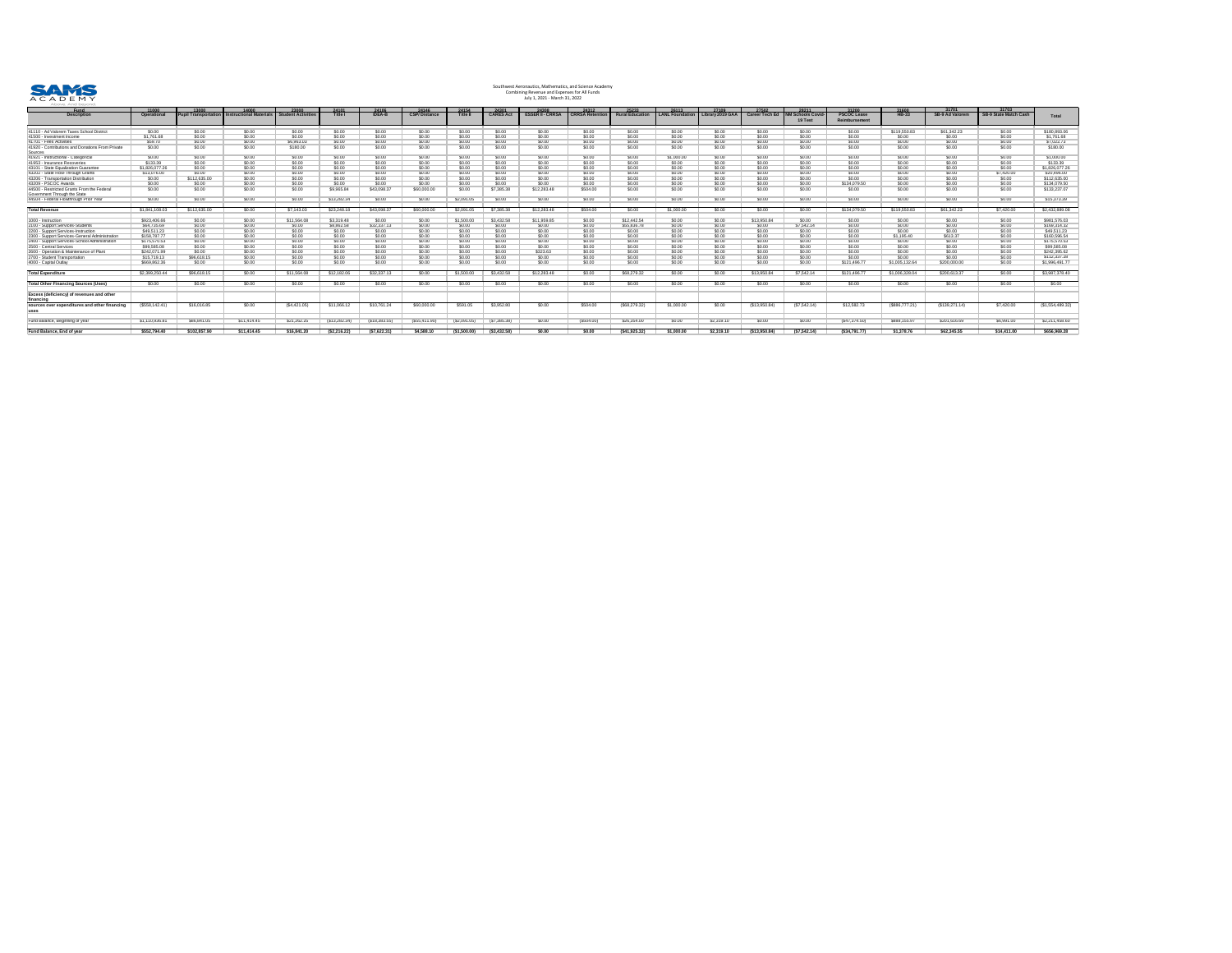Revenue to Budget

Ð

July 1, 2021 - March 31, 2022

Above. And beyond. Cycle: FY2022; Begin Date: 07/01/2021; End Date: 03/31/2022; Account Type: Revenue; Subtotal Elements: Fund; Account Expression: ([Fund] >= "11000") AND ([Optional2] <> "1111") ; Subtotal By Account Type: No; Include Unposted Transactions: No; Created On: 4/11/2022 1:42:18 PM

| Cleated OII. 4/ LI/2022 1.42.10 PM                      |    |                     |    |                     |    |                        |             |  |  |  |  |
|---------------------------------------------------------|----|---------------------|----|---------------------|----|------------------------|-------------|--|--|--|--|
| <b>Description</b>                                      |    | <b>Budget (YTD)</b> |    | <b>Actual (YTD)</b> |    | <b>Available (YTD)</b> | % of Budget |  |  |  |  |
| Investment Income                                       |    | \$3,000.00          |    | \$1,761.68          |    | \$1,238.32             | 58.72%      |  |  |  |  |
| <b>Contributions and Donations From Private Sources</b> |    | \$0.00              |    | \$59.70             |    | (\$59.70)              |             |  |  |  |  |
| <b>Insurance Recoveries</b>                             |    | \$600.00            |    | \$0.00              |    | \$600.00               | 0.00%       |  |  |  |  |
| <b>Insurance Recoveries</b>                             |    | \$0.00              |    | \$133.39            |    | (\$133.39)             |             |  |  |  |  |
| <b>State Equalization Guarantee</b>                     |    | \$2,438,109.00      |    | \$1,826,077.26      |    | \$612,031.74           | 74.90%      |  |  |  |  |
| <b>State Flow-Through Grants</b>                        |    | \$13,076.00         |    | \$13,076.00         |    | \$0.00                 | 100.00%     |  |  |  |  |
| Access Board (e-Rate)                                   |    | \$30,000.00         |    | \$0.00              |    | \$30,000.00            | 0.00%       |  |  |  |  |
| Fund 11000 - Operational                                | \$ | 2,484,785.00        | \$ | 1,841,108.03        | \$ | 643,676.97             | 74.10%      |  |  |  |  |
| Fund 13000 - Pupil Transportation                       | \$ | 137,669.00          |    | 112,635.00          | \$ | 25,034.00              | 81.82%      |  |  |  |  |
| Fund 23000 - Non-Instructional Support                  | \$ | 25,000.00           |    | 7,143.03            | \$ | 17,856.97              | 28.57%      |  |  |  |  |
| Fund 24101 - Title I - IASA                             | \$ | 45,367.00           |    | 9,965.84            | \$ | 35,401.16              | 21.97%      |  |  |  |  |
| Fund 24106 - Entitlement IDEA-B                         | \$ | 39,810.00           | \$ | 24,714.82           | \$ | 15,095.18              | 62.08%      |  |  |  |  |
| Fund 24154 - Teacher/Principal Training & Recruiting \$ |    | 10,657.00           | S  |                     | \$ | 10,657.00              | 0.00%       |  |  |  |  |
| Fund 24308 - ESSER II CRRSA                             | \$ | 168,120.00          |    | 12,283.48           |    | 155,836.52             | 7.31%       |  |  |  |  |
| Fund 24330 - ARP ESSER III                              | \$ | 272,475.00          |    |                     |    | 272,475.00             | 0.00%       |  |  |  |  |
| Fund 26113 - LANL Foundation                            | \$ | 1,000.00            |    | 1,000.00            | \$ |                        | 100.00%     |  |  |  |  |
| Fund 27107 - G.O. Bonds-Student Library                 | \$ | 2,993.00            |    |                     |    | 2,993.00               | 0.00%       |  |  |  |  |
| Fund 28211 - NM Schools Covid-19 Testing Program        | \$ | 77,830.00           |    |                     |    | 77,830.00              | 0.00%       |  |  |  |  |
| Fund 31200 - PSCOC Lease Assistance                     | \$ | 173,410.00          |    | 86,705.00           | \$ | 86,705.00              | 50.00%      |  |  |  |  |
| Fund 31400 - Special Capital Outlay-State               | \$ |                     |    |                     |    |                        |             |  |  |  |  |
| Fund 31600 - Capital Improvements HB-33                 | \$ | 184,680.00          |    | 119,550.83          | \$ | 65,129.17              | 64.73%      |  |  |  |  |
| Fund 31700 - Capital Improvements SB-9                  | \$ | 6,690.00            |    |                     | \$ | 6,690.00               | 0.00%       |  |  |  |  |
| Fund 31701 - Capital Improvements SB-9-Local            | \$ | 93,525.00           |    | 61,342.23           | \$ | 32,182.77              | 65.59%      |  |  |  |  |
| Fund 31703 - Capital Projects-SB-9 State Match Cash \$  |    | 7,539.00            | \$ | 7,420.00            | \$ | 119.00                 | 98.42%      |  |  |  |  |
|                                                         |    |                     |    |                     |    |                        |             |  |  |  |  |
| <b>Grand Total</b>                                      |    | \$3,731,550.00      |    | \$2,283,868.26      |    | \$1,447,681.74         | 61.20%      |  |  |  |  |
|                                                         |    |                     |    |                     |    |                        |             |  |  |  |  |
|                                                         |    |                     |    |                     |    |                        |             |  |  |  |  |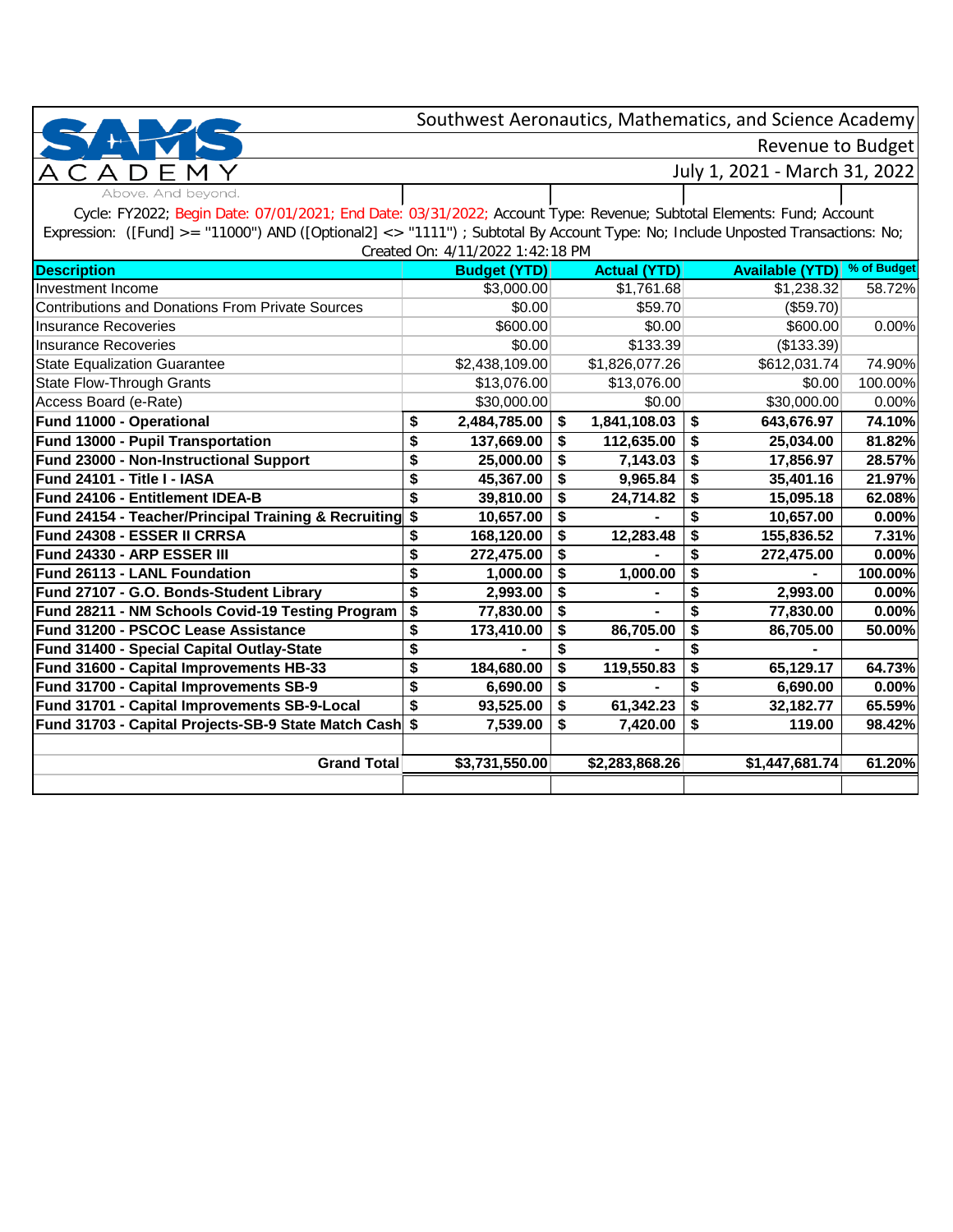|                                                                                                                                                                                                   |                         |                        |                               |                                                                     |                            |                          |                           |                          | Southwest Aeronautics, Mathematics, and Science Academy |  |  |
|---------------------------------------------------------------------------------------------------------------------------------------------------------------------------------------------------|-------------------------|------------------------|-------------------------------|---------------------------------------------------------------------|----------------------------|--------------------------|---------------------------|--------------------------|---------------------------------------------------------|--|--|
| Expenditure to Budget                                                                                                                                                                             |                         |                        |                               |                                                                     |                            |                          |                           |                          |                                                         |  |  |
|                                                                                                                                                                                                   |                         |                        |                               |                                                                     |                            |                          |                           |                          |                                                         |  |  |
|                                                                                                                                                                                                   |                         |                        |                               |                                                                     |                            |                          |                           |                          | July 1, 2021 - March 31, 2022                           |  |  |
|                                                                                                                                                                                                   |                         |                        |                               |                                                                     |                            |                          |                           |                          |                                                         |  |  |
| Above. And beyond.                                                                                                                                                                                |                         |                        |                               |                                                                     |                            |                          |                           |                          |                                                         |  |  |
|                                                                                                                                                                                                   |                         |                        |                               |                                                                     |                            |                          |                           |                          |                                                         |  |  |
| Cycle: FY2022; Begin Date: 07/01/2021; End Date: 03/31/2022; Account Type: Expenditure; Subtotal Elements: Fund,Function; Account Expression: ([Fund] >= "11000") ; Subtotal By Account Type: No; |                         |                        |                               |                                                                     |                            |                          |                           |                          |                                                         |  |  |
|                                                                                                                                                                                                   |                         |                        |                               | Include Unposted Transactions: No; Created On: 4/11/2022 1:35:14 PM |                            |                          |                           |                          |                                                         |  |  |
| <b>Description</b>                                                                                                                                                                                |                         | <b>Budget (YTD)</b>    |                               | <b>Actual (YTD)</b>                                                 |                            | <b>Encumbrance (YTD)</b> |                           | <b>Available (YTD)</b>   | % of Budget                                             |  |  |
| Instructional - 11000                                                                                                                                                                             |                         |                        |                               |                                                                     |                            |                          |                           |                          |                                                         |  |  |
| Salaries Expense - Teachers - Leave Payout                                                                                                                                                        | \$                      |                        | \$                            | 3,718.75                                                            | \$                         |                          | \$                        | (3,718.75)               |                                                         |  |  |
| Salaries Expense - Teachers - Grades 1-12                                                                                                                                                         | \$                      | 382,651.00             | \$                            | 246,068.14                                                          | \$                         | 119,758.53               | \$                        | 16,824.33                | 95.60%                                                  |  |  |
| Salaries Expense - Teachers - Special Eduation Gifted                                                                                                                                             | \$                      | 31,987.00              | -\$                           | 21,324.48                                                           | \$                         | 10,662.28                | -\$                       | 0.24                     | 100.00%                                                 |  |  |
| Salaries Expense - Instructional Assistants - Grades 1-12                                                                                                                                         | \$                      | 19,285.00              | -\$                           | 28,200.11                                                           | \$                         | 14,827.05                | - \$                      | (23,742.16)              | 223.11%                                                 |  |  |
| Salaries Expense - Teachers - Special Eduation                                                                                                                                                    | \$                      | 82,022.00              | -\$                           | 40,695.64                                                           | \$                         | 11,711.16                | - \$                      | 29,615.20                | 63.89%                                                  |  |  |
| Salaries Expense - Instructional Assistants - Special Education                                                                                                                                   | \$                      | 19,285.00              | \$                            | 14,796.41                                                           | \$                         | 9,753.34                 | \$                        | (5,264.75)               | 127.30%                                                 |  |  |
| Salaries Expense - Teachers - Vocational                                                                                                                                                          | \$                      | 33,627.00              | \$                            | 26,575.68                                                           | \$                         |                          | \$                        | 7,051.32                 | 79.03%                                                  |  |  |
| Salaries Expense - Teachers - Aviation                                                                                                                                                            | \$                      | 147,785.00             | \$                            | 86,156.79                                                           | \$                         | 19,032.57                | \$                        | 42,595.64                | 71.18%                                                  |  |  |
| Salaries Expense - Instructional Assistants - Vocational                                                                                                                                          | \$                      | 19,285.00              | \$                            | 12,856.64                                                           | \$                         | 6,428.36                 | -\$                       |                          | 100.00%                                                 |  |  |
| Salaries Expense - Teachers - Grades 1-12 - At risk                                                                                                                                               | \$                      | 72,178.00              | -\$                           | 50,256.35                                                           | \$                         | 27,478.81                | -\$                       | (5,557.16)               | 107.70%                                                 |  |  |
| Salaries Expense - Teachers - Vocational - At risk                                                                                                                                                | \$                      | 8,407.00               | \$                            | 6,643.95                                                            | \$                         |                          | \$                        | 1,763.05                 | 79.03%                                                  |  |  |
| Additional Compensation - Teachers-TESOL                                                                                                                                                          | \$                      |                        | \$                            | 1,737.15                                                            | \$                         | 2,461.85                 | -\$                       | (4, 199.00)              |                                                         |  |  |
| Additional Compensation - Instructional Assistants                                                                                                                                                | \$                      | 20,000.00              | \$                            | 14,415.64                                                           | \$                         | 5,584.36                 | -\$                       | $\overline{\phantom{a}}$ | 100.00%                                                 |  |  |
| Additional Compensation - Teachers-Vocational                                                                                                                                                     | \$                      |                        | \$                            | 1,000.00                                                            | \$                         | 4,000.00                 | - \$                      | (5,000.00)               |                                                         |  |  |
| <b>Additional Compensation - Athletics</b>                                                                                                                                                        | \$                      |                        | \$                            | 578.93                                                              | \$                         | 421.07                   | -\$                       | (1,000.00)               |                                                         |  |  |
| <b>Employee Benefits</b>                                                                                                                                                                          | \$                      | 309,652.00             | \$                            | 198,614.58                                                          | \$                         | 74,375.45                | \$                        | 36,661.97                | 88.16%                                                  |  |  |
| Professional Development                                                                                                                                                                          | \$                      | 9,909.00               | \$                            | 2,465.00                                                            | \$                         | 210.00                   | -\$                       | 7,234.00                 | 27.00%                                                  |  |  |
| <b>Other Charges</b>                                                                                                                                                                              | \$                      | 7,400.00               | -\$                           | 648.56                                                              | \$                         | 7,485.00                 | -\$                       | (733.56)                 | 109.91%                                                 |  |  |
| Maintenance & Repair Furniture/Fixtures/Equipment                                                                                                                                                 | \$                      | 50,000.00              | \$                            | 37,356.83                                                           | \$                         | 11,918.14                | -\$                       | 725.03                   | 98.55%                                                  |  |  |
| Renting Land and Buildings                                                                                                                                                                        | \$                      | 3,900.00               | $\frac{1}{2}$                 | 3,250.00                                                            | \$                         | 650.00                   | - \$                      |                          | 100.00%                                                 |  |  |
| Rentals of Computers and Related Equipment                                                                                                                                                        | \$                      | 12,000.00              | \$                            | 8,650.24                                                            | $\frac{1}{2}$              | 3,000.00                 | $\boldsymbol{\mathsf{S}}$ | 349.76                   | 97.09%                                                  |  |  |
| Liability Insurance                                                                                                                                                                               | \$                      |                        |                               | 5,511.00                                                            | \$                         |                          | \$                        | (5,511.00)               |                                                         |  |  |
| <b>Student Travel</b>                                                                                                                                                                             | \$                      | 605.00                 | $\boldsymbol{\mathsf{S}}$     |                                                                     | $\sqrt[6]{\frac{1}{2}}$    |                          | \$                        | 605.00                   | 0.00%                                                   |  |  |
| <b>Employee Travel-Teachers</b>                                                                                                                                                                   | \$                      |                        | \$                            | 420.52                                                              | \$                         |                          | \$                        | (420.52)                 |                                                         |  |  |
| <b>Other Contract Services</b>                                                                                                                                                                    | \$                      | 8,000.00               | \$                            |                                                                     | \$                         | 8,000.00                 | -\$                       |                          | 100.00%                                                 |  |  |
| <b>Other Textbooks</b>                                                                                                                                                                            | \$                      | 69,000.00              | \$                            | 1,550.51                                                            | \$                         | 4,106.80                 | \$                        | 63,342.69                | 8.20%                                                   |  |  |
| Software                                                                                                                                                                                          | \$                      | 102,000.00             | \$                            | 102,135.27                                                          | \$                         | 200.00                   | \$                        | (335.27)                 | 100.33%                                                 |  |  |
| <b>General Supplies and Materials</b>                                                                                                                                                             | \$                      | 38,500.00              | \$                            | 7,506.22                                                            | \$                         | 15,932.72                | \$                        | 15,061.06                | 60.88%                                                  |  |  |
| Fixed Assets (More Than \$5,000)                                                                                                                                                                  | \$                      | 122,709.00             | \$                            |                                                                     | \$                         |                          | \$                        | 122,709.00               | 0.00%                                                   |  |  |
| Supply Assets (\$5,000 or Less)                                                                                                                                                                   | \$                      | 28,228.00              | \$                            | 4,804.69                                                            | \$                         | 564.92                   | \$                        | 22,858.39                | 19.02%                                                  |  |  |
|                                                                                                                                                                                                   |                         |                        |                               |                                                                     |                            |                          |                           |                          |                                                         |  |  |
| Function 1000 - Instruction                                                                                                                                                                       | \$                      | 1,598,415.00           | \$                            | 927,938.08                                                          | \$                         | 358,562.41               | \$                        | 311,914.51               | 80.49%                                                  |  |  |
|                                                                                                                                                                                                   |                         |                        |                               |                                                                     |                            |                          | \$                        |                          |                                                         |  |  |
| Salaries Expense - Title I Tutor                                                                                                                                                                  | \$<br>\$                | 2,594.00               | \$<br>\$                      |                                                                     | $\boldsymbol{\mathsf{\$}}$ | $\overline{\phantom{a}}$ | \$                        | 2,594.00                 | 0.00%                                                   |  |  |
| Salaries Expense - Counselor                                                                                                                                                                      |                         | 52,000.00              |                               |                                                                     | $\boldsymbol{\mathsf{S}}$  | $\overline{\phantom{a}}$ |                           | 52,000.00                | 0.00%                                                   |  |  |
| Salaries Expense - Special Education Coordinator                                                                                                                                                  | \$                      | 3,690.00               | \$                            |                                                                     | \$                         |                          | \$                        | 3,690.00                 | 0.00%                                                   |  |  |
| <b>Employee Benefits</b>                                                                                                                                                                          | \$                      | 29,049.00              | \$                            | 252.02                                                              | \$                         |                          | \$                        | 28,796.98                | 0.87%                                                   |  |  |
| Diagnosticians - Contracted                                                                                                                                                                       | \$                      | 5,000.00               | \$                            | 2,785.09                                                            | \$                         | 2,214.91                 | \$                        |                          | 100.00%                                                 |  |  |
| Speech Therapists - Contracted<br>Occupational Therapists - Contracted                                                                                                                            | \$<br>\$                | 7,000.00<br>2,800.00   | \$<br>$\sqrt[6]{\frac{1}{2}}$ | 5,191.48<br>1,296.13                                                | \$<br>\$                   | 16,860.89<br>1,503.87    | \$<br>\$                  | (15,052.37)              | 315.03%<br>100.00%                                      |  |  |
|                                                                                                                                                                                                   |                         |                        |                               |                                                                     |                            |                          |                           |                          |                                                         |  |  |
| Therapists - Contracted                                                                                                                                                                           | \$                      | 8,000.00               | \$                            | 3,854.90                                                            | \$                         | 2,245.10                 | -\$                       | 1,900.00                 | 76.25%                                                  |  |  |
| Psychologists - Contracted Special Ed                                                                                                                                                             | \$                      | 3,000.00               | \$                            | 2,837.03                                                            | \$                         | 162.97                   | \$                        | $\overline{\phantom{a}}$ | 100.00%                                                 |  |  |
| Specialists - Contracted                                                                                                                                                                          | \$                      | 3,000.00               | \$                            |                                                                     | $\frac{1}{2}$              | 3,000.00                 | \$                        | $\overline{\phantom{0}}$ | 100.00%                                                 |  |  |
| Professional Development                                                                                                                                                                          | \$                      | 1,000.00               | \$                            |                                                                     | \$                         |                          | \$                        | 1,000.00                 | 0.00%                                                   |  |  |
| Other Professional/Technical Services                                                                                                                                                             | \$                      | 4,500.00               | \$                            | 4,383.00                                                            | \$                         | 6,117.00                 | \$                        | (6,000.00)               | 233.33%                                                 |  |  |
| Other Charges                                                                                                                                                                                     | \$                      | 45,446.00              | \$                            | 45,626.00                                                           | \$                         |                          | \$                        | (180.00)                 | 100.40%                                                 |  |  |
| <b>General Supplies and Materials</b>                                                                                                                                                             | \$                      | 1,650.00<br>168,729.00 | \$                            | 66,225.65                                                           |                            | 150.00<br>32,254.74      | - \$<br>-\$               | 1,500.00                 | 9.09%<br>58.37%                                         |  |  |
| Function 2100 - Support Services-Students \$                                                                                                                                                      |                         |                        | \$                            |                                                                     | \$                         |                          |                           | 70,248.61                |                                                         |  |  |
| <b>Other Professional/Technical Services</b>                                                                                                                                                      | \$                      |                        | \$                            |                                                                     |                            |                          | -\$                       | 5.28                     | 99.99%                                                  |  |  |
| Software                                                                                                                                                                                          | \$                      | 51,720.00<br>26,000.00 | \$                            | 34,474.72<br>18,607.36                                              | \$<br>\$                   | 17,240.00<br>7,587.52    | \$                        | (194.88)                 | 100.75%                                                 |  |  |
| <b>General Supplies and Materials</b>                                                                                                                                                             | \$                      | 5,000.00               | \$                            | 651.00                                                              | \$                         | 2,873.80                 | \$                        | 1,475.20                 | 70.50%                                                  |  |  |
| Function 2200 - Support Services-Instruction \$                                                                                                                                                   |                         | 82,720.00              | \$                            | 53,733.08                                                           | \$                         | 27,701.32                | - \$                      | 1,285.60                 | 98.45%                                                  |  |  |
|                                                                                                                                                                                                   |                         |                        |                               |                                                                     |                            |                          |                           |                          |                                                         |  |  |
| Salaries Expense - Head Administrator                                                                                                                                                             | \$                      | 91,350.00              | \$                            | 68,512.50                                                           | \$                         | 22,837.50                | -\$                       |                          | 100.00%                                                 |  |  |
| <b>Employee Benefits</b>                                                                                                                                                                          | \$                      | 29,999.00              | \$                            | 22,642.53                                                           | \$                         | 7,477.32                 | \$                        | (120.85)                 | 100.40%                                                 |  |  |
| Professional Development                                                                                                                                                                          | \$                      | 3,000.00               | \$                            | 4,114.45                                                            | \$                         |                          | \$                        | (1, 114.45)              | 137.15%                                                 |  |  |
| Auditing                                                                                                                                                                                          | \$                      | $15,000.00$ \$         |                               | 15,857.64                                                           | -\$                        | $\blacksquare$           | \$                        | (857.64)                 | 105.72%                                                 |  |  |
| Legal                                                                                                                                                                                             | \$                      | 35,000.00              | \$                            | 16,295.34                                                           | $\sqrt[6]{3}$              | 20,373.51                | $\vert$ \$                | (1,668.85)               | 104.77%                                                 |  |  |
| Other Professional/Technical Services                                                                                                                                                             | $\sqrt[6]{\frac{1}{2}}$ | $12,000.00$ \$         |                               | 9,439.08                                                            | $\boldsymbol{\mathsf{s}}$  | $2,560.92$ \$            |                           |                          | 100.00%                                                 |  |  |
|                                                                                                                                                                                                   |                         |                        |                               |                                                                     |                            |                          |                           |                          |                                                         |  |  |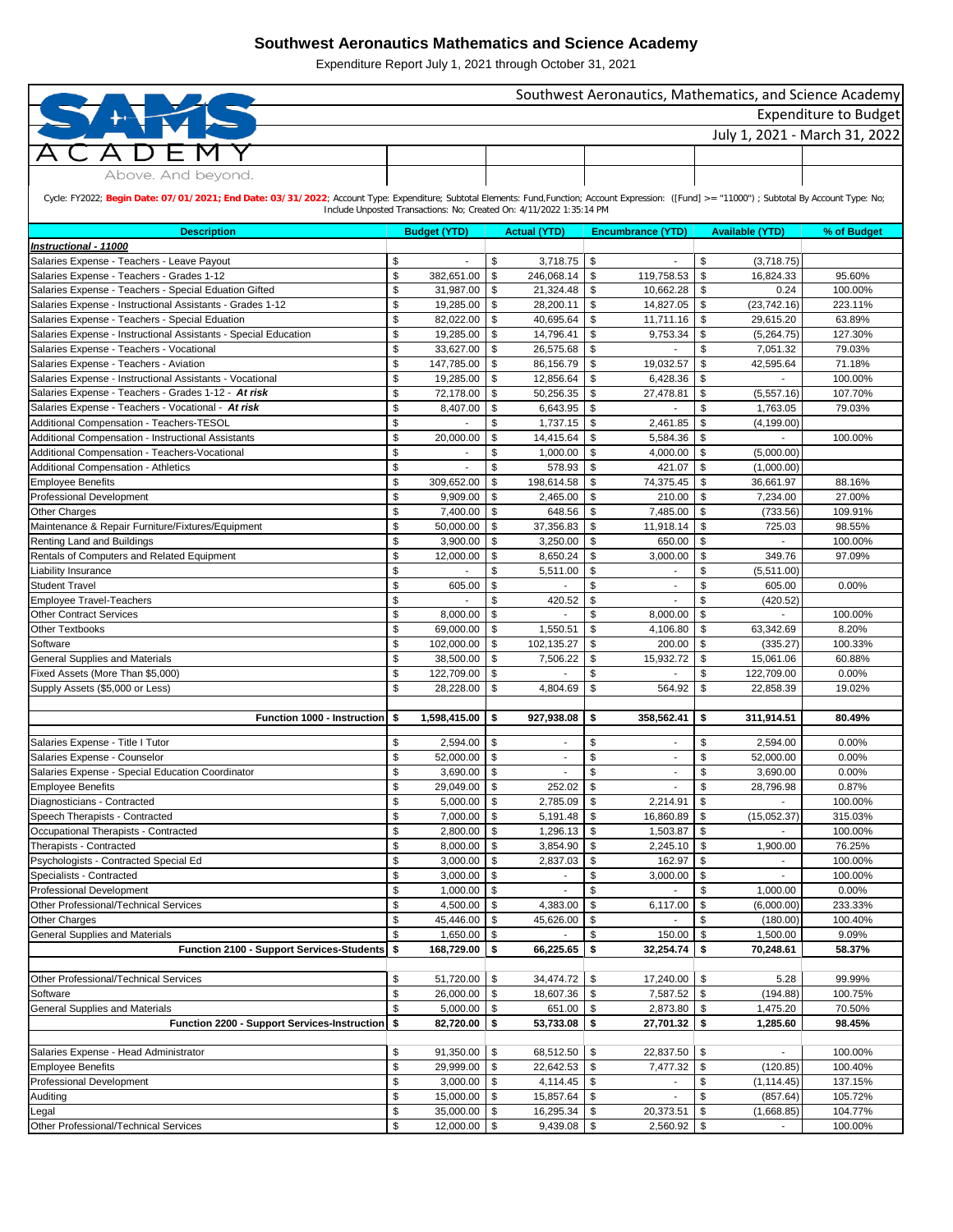| <b>Description</b>                                      |               | <b>Budget (YTD)</b> |               | <b>Actual (YTD)</b> |                           | <b>Encumbrance (YTD)</b> |               | <b>Available (YTD)</b> | % of Budget |
|---------------------------------------------------------|---------------|---------------------|---------------|---------------------|---------------------------|--------------------------|---------------|------------------------|-------------|
| <b>Other Charges</b>                                    | \$            | 10,200.00           | $\sqrt[6]{3}$ | 10,215.43           | \$                        | 342.01                   | \$            | (357.44)               | 103.50%     |
| Advertising                                             | \$            | 7,000.00            | \$            | 10,847.68           | $\boldsymbol{\mathsf{S}}$ |                          | \$            | (3,847.68)             | 154.97%     |
| <b>Board Training</b>                                   | \$            | 4,600.00            | \$            | 4,600.00            | \$                        |                          | \$            |                        | 100.00%     |
| <b>Board Expenses</b>                                   | $\frac{1}{2}$ | 600.00              | \$            |                     | \$                        |                          | \$            | 600.00                 | 0.00%       |
| <b>General Supplies and Materials</b>                   | \$            | 371.00              | -\$           |                     | \$                        |                          | \$            | 371.00                 | 0.00%       |
| Function 2300 - Support Services-General Admin.         | \$            | 209,120.00          | \$            | 162,524.65          | \$                        | 53,591.26                | \$            | (6,995.91)             | 103.35%     |
|                                                         |               |                     |               |                     |                           |                          |               |                        |             |
| Salaries Expense - Assistant Principal                  | \$            | 43,155.00           | \$            | 31,897.10           | \$                        | 11,257.90                | \$            | $\blacksquare$         | 100.00%     |
| Salaries Expense - Director of Operations               | \$            | 73,334.00           | \$            | 55,000.26           | \$                        | 18,333.49                | \$            | 0.25                   | 100.00%     |
| Salaries Expense - Administrative Support               | \$            | 42,883.00           | \$            | 32,162.22           | \$                        | 10,720.78                | -\$           |                        | 100.00%     |
| Salaries Expense - STARS Coordinator                    | \$            | 10,200.00           | \$            | 8,249.94            | $\frac{1}{2}$             | 2,750.06                 | \$            | (800.00)               | 107.84%     |
| Additional Compensation - Administrative Support        | $\frac{1}{2}$ | 2,400.00            | \$            | 2,400.00            | $\boldsymbol{\mathsf{S}}$ |                          | \$            |                        | 100.00%     |
| <b>Employee Benefits</b>                                | \$            | 60,962.00           | \$            | 44,416.76           | \$                        | 15,178.33                | \$            | 1,366.91               | 97.76%      |
| <b>Other Professional/Technical Services</b>            | \$            | 1,252.00            | \$            | 957.96              | \$                        | 130.00                   | \$            | 164.04                 | 86.90%      |
| <b>Other Contract Services</b>                          | \$            | 350.00              | \$            | 490.83              | \$                        |                          | \$            | (140.83)               | 140.24%     |
| <b>General Supplies and Materials</b>                   | \$            | 1,000.00            | \$            | 101.90              | $\boldsymbol{\theta}$     | 24.99                    | <sup>\$</sup> | 873.11                 | 12.69%      |
| Supply Assets (\$5,000 or Less)                         | \$            | 500.00              | \$            |                     | \$                        |                          | Ŝ.            | 500.00                 | 0.00%       |
| Function 2400 - Support Services-School Admin.          | \$            | 236,036.00          | \$            | 175,676.97          | \$                        | 58,395.55                | \$            | 1,963.48               | 99.17%      |
|                                                         |               |                     |               |                     |                           |                          |               |                        |             |
| Salaries Expense - Site Business Manager                | \$            | 44,000.00           | \$            | 32,999.94           | \$                        | 11,000.06                | \$            | ä,                     | 100.00%     |
| Salaries Expense - Business Manager                     | \$            | 34,857.00           | \$            | 26,142.84           | \$                        | 8,714.16                 | - \$          |                        | 100.00%     |
| <b>Employee Benefits</b>                                | $\frac{1}{2}$ | 24,512.00           | \$            | 19,163.10           | $\boldsymbol{\theta}$     | 6,270.45                 | \$            | (921.55)               | 103.76%     |
| <b>Professional Development</b>                         | \$            | 650.00              | \$            |                     | \$                        | 650.00                   | \$            |                        | 100.00%     |
| Bank, Credit Card and Wire Transfer Fees                | \$            | 2,100.00            | \$            | 1,704.43            | \$                        | 862.72                   | \$            | (467.15)               | 122.25%     |
| Maintenance & Repair Furniture/Fixtures/Equipment       | \$            | 1,500.00            | -\$           |                     | $\boldsymbol{\mathsf{S}}$ |                          | \$            | 1,500.00               | 0.00%       |
| Rentals of Computers and Related Equipment              | \$            | 1,800.00            | \$            | 1,781.64            | \$                        | 18.36                    | \$            |                        | 100.00%     |
| Software                                                | \$            | 17,062.00           | \$            | 17,060.58           | \$                        |                          | \$            | 1.42                   | 99.99%      |
| <b>General Supplies and Materials</b>                   | \$            | 3,000.00            | \$            | 843.86              | \$                        | 1,680.00                 | \$            | 476.14                 | 84.13%      |
| Function 2500 - Central Services \$                     |               | 129,481.00          | \$            | 99,696.39           | \$                        | 29,195.75                | \$            | 588.86                 | 99.55%      |
|                                                         |               |                     |               |                     |                           |                          |               |                        |             |
| Other Charges                                           | \$            | 2,850.00            | \$            | 2,987.33            | \$                        |                          | \$            | (137.33)               | 104.82%     |
| Maintenance & Repair - Furniture, Fixtures, & Equipment | \$            | 2,000.00            | \$            | 5,318.13            | $\boldsymbol{\theta}$     | 2,850.67                 | \$            | (6, 168.80)            | 408.44%     |
| Maintenance & Repair - Buildings And Grounds            | \$            | 6,200.00            | -\$           |                     | \$                        | 6,249.38                 | \$            | (49.38)                | 100.80%     |
| Electricity                                             | \$            | 54,000.00           | \$            | 42,399.34           | \$                        | 16,959.10                | \$            | (5,358.44)             | 109.92%     |
| Natural Gas (Buildings)                                 | \$            | 5,520.00            | \$            |                     |                           |                          | \$            | 5,520.00               | 0.00%       |
| Water/Sewage                                            | \$            | 27,600.00           | \$            | 19,501.12           | \$                        | 11,506.04                | \$            | (3,407.16)             | 112.34%     |
| <b>Communication Services</b>                           | \$            | 49,844.00           | \$            | 41,583.57           | \$                        | 8,224.00                 | \$            | 36.43                  | 99.93%      |
| Renting Land and Buildings                              | \$            | 79,463.00           | \$            | 60,772.22           | \$                        | 8,843.10                 | \$            | 9,847.68               | 87.61%      |
| Property/Liability Insurance                            | \$            | 53,531.00           | \$            | 50,898.00           | \$                        |                          | \$            | 2,633.00               | 95.08%      |
| <b>Other Contract Services</b>                          | \$            | 29,500.00           | \$            | 31,630.98           | \$                        | 9,069.02                 | \$            | (11,200.00)            | 137.97%     |
| <b>General Supplies and Materials</b>                   | \$            | 9,000.00            | \$            | 3,108.26            | \$                        | 430.97                   | \$            | 5,460.77               | 39.32%      |
| Supply Assets (\$5,000 or Less)                         | \$            |                     | \$            | 67.79               | \$                        |                          | S             | (67.79)                |             |
| Function 2600 - Operation & Maintenance of Plant        | \$            | 319,508.00          | \$            | 258,266.74          | \$                        | 64,132.28                | \$            | (2,891.02)             | 100.90%     |
|                                                         |               |                     |               |                     |                           |                          |               |                        |             |
| Salaries Expense - Transportation Director              | \$            | 12,941.00           | -\$           | 9,705.96            | \$                        | 3,235.29                 | \$            | (0.25)                 | 100.00%     |
| <b>Benefits</b>                                         | \$            | 5,356.00            | \$            | 3,931.32            | \$                        | 1,500.07                 | \$            | (75.39)                | 101.41%     |
| <b>Transportation Contractors</b>                       | \$            | 3,416.00            | -\$           | 2,498.22            | \$                        | 832.78                   | \$            | 85.00                  | 97.51%      |
| Function 2700 - Student Transportation \$               |               | 21,713.00           | \$            | 16,135.50           | \$                        | 5,568.14                 | \$            | 9.36                   | 99.96%      |
|                                                         |               |                     |               |                     |                           |                          |               |                        |             |
| Rentals/Lease to Purchase                               | \$            | 830,000.00          | -\$           | 669,862.36          | \$                        | $\overline{\phantom{a}}$ | \$            | 160,137.64             | 80.71%      |
| Function 4000 - Capital Outlay \$                       |               | 830,000.00          | \$            | 669,862.36          | \$                        |                          | \$            | 160,137.64             | 80.71%      |
| Fund 11000 - Operational                                | S.            | 3,595,722.00        | - 5           | 2,430,059.42        | \$                        | 629,401.45 $\frac{1}{2}$ |               | 536,261.13             | 85.09%      |
|                                                         |               |                     |               |                     |                           |                          |               |                        |             |
| <b>Student Transportation - 13000</b>                   |               |                     |               |                     |                           |                          |               |                        |             |
| <b>Student Transportation-Contractors</b>               | \$            | 137,669.00          | \$            | 110,301.78          | $\sqrt[6]{3}$             | 27,367.22                | -\$           |                        | 100.00%     |
| Fund 13000 - Pupil Transportation \$                    |               | 137,669.00          | \$            | 110,301.78          | \$                        | $27,367.22$ \$           |               | $\blacksquare$         | 100.00%     |
|                                                         |               |                     |               |                     |                           |                          |               |                        |             |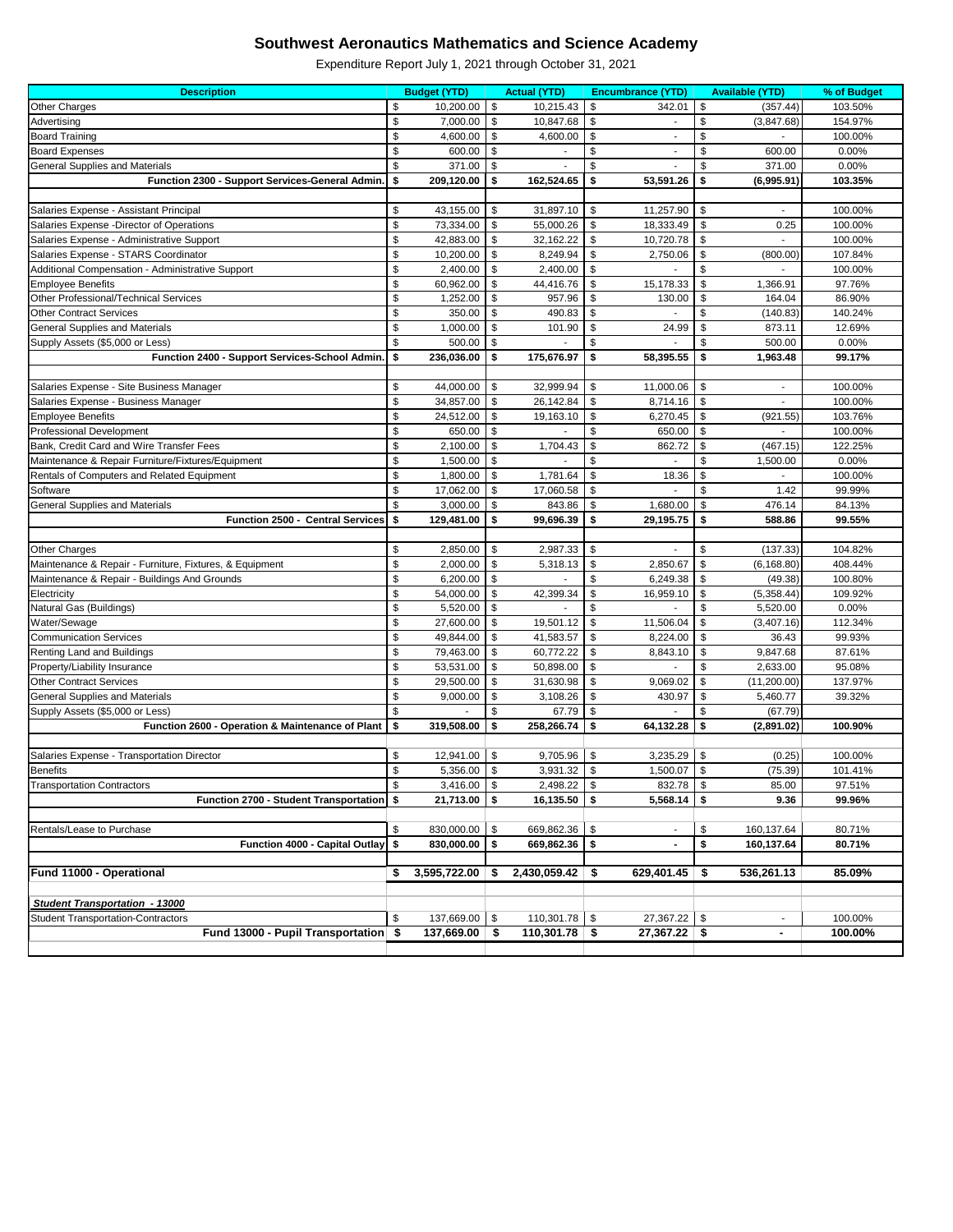| <b>Description</b>                                         |     | <b>Budget (YTD)</b> |                           | <b>Actual (YTD)</b> |                           | <b>Encumbrance (YTD)</b> |               | <b>Available (YTD)</b> | % of Budget |
|------------------------------------------------------------|-----|---------------------|---------------------------|---------------------|---------------------------|--------------------------|---------------|------------------------|-------------|
| <b>Instructional Materials - 14000</b>                     |     |                     |                           |                     |                           |                          |               |                        |             |
| Instructional Materials On-line Digital Subsriptions       | \$  | 11,414.00           | \$                        |                     | \$                        | 5,000.00                 | \$            | 6,414.00               | 43.81%      |
| Fund 14000 - Total Instructional Materials Sub-Fund \$     |     | 11,414.00           | $\boldsymbol{\hat{\ast}}$ | $\blacksquare$      | \$                        | 5,000.00                 | \$            | 6,414.00               | 43.81%      |
|                                                            |     |                     |                           |                     |                           |                          |               |                        |             |
|                                                            |     |                     |                           |                     |                           |                          |               |                        |             |
| Activities - 23000                                         |     |                     |                           |                     |                           |                          |               |                        |             |
| Salaries-Athletics Coaches                                 | \$  | 3,262.00            | \$                        | 4,500.00            | $\boldsymbol{\mathsf{S}}$ |                          | \$            | (1,238.00)             | 137.95%     |
| <b>Employee Benefits</b>                                   | \$  |                     | \$                        | 1,124.04            | \$                        | 358.16                   | \$            | (1,482.20)             |             |
| <b>Other Charges</b>                                       | \$  | 715.00              | \$                        | 1,815.00            | \$                        | 180.00                   | \$            | (1,280.00)             | 279.02%     |
| Property/Liability Insurance                               | \$  | 3,500.00            | \$                        |                     | \$                        | 3,500.00                 | \$            |                        | 100.00%     |
| <b>Student Travel</b>                                      | \$  | 5,000.00            | \$                        |                     | \$                        |                          | <sup>\$</sup> | 5,000.00               | 0.00%       |
| <b>Other Contract Services</b>                             | \$  | 1,000.00            | $\frac{1}{2}$             | 1,750.00            | $\boldsymbol{\mathsf{S}}$ | 2,250.00                 | \$            | (3,000.00)             | 400.00%     |
| <b>General Supplies and Materials</b>                      | \$  | 27,285.00           | \$                        | 2,375.04            | \$                        | 100.00                   | \$            | 24,809.96              | 9.07%       |
| Supply Assets (\$5,000 or Less)                            | \$  | 5,500.00            | \$                        |                     | \$                        |                          | \$            | 5,500.00               | 0.00%       |
| Fund 23000 - Non-Instructional Support \$                  |     | 46,262.00           | \$                        | 11,564.08           | \$                        | 6,388.16                 | \$            | 28,309.76              | 38.81%      |
|                                                            |     |                     |                           |                     |                           |                          |               |                        |             |
| <b>Title I -24101</b>                                      |     |                     |                           |                     |                           |                          |               |                        |             |
| Salaries-Educational Assistants                            | \$  | 20,269.00           | \$                        | 2,650.96            | \$                        | $\overline{\phantom{a}}$ | \$            | 17,618.04              | 13.08%      |
| <b>Employee Benefits</b>                                   | \$  | 5,280.00            | \$                        | 668.52              | \$                        | $\overline{\phantom{a}}$ | \$            | 4,611.48               | 12.66%      |
| Software                                                   | \$  | 6,548.00            | \$                        |                     | \$                        |                          | \$            | 6,548.00               | 0.00%       |
| <b>Function 1000 - Instruction</b>                         | \$  | 32,097.00           | \$                        | 3,319.48            | \$                        | $\blacksquare$           | \$            | 28,777.52              | 10.34%      |
|                                                            |     |                     |                           |                     |                           |                          |               |                        |             |
| Salaries-Coordinator                                       | \$  | 12,302.00           |                           | 8,201.28            | \$                        | 4,100.72                 | \$            | ٠                      | 100.00%     |
|                                                            |     |                     | \$                        |                     |                           |                          |               |                        |             |
| <b>Employee Benefits</b>                                   | \$  | 968.00              | -\$                       | 661.30              | \$                        | 347.70                   | \$            | (41.00)                | 104.24%     |
| Function 2100 - Support Services-Students \$               |     | 13,270.00           | \$                        | 8,862.58            | \$                        | 4,448.42                 | -\$           | (41.00)                | 100.31%     |
| Fund 24101 - Title I - IASA \$                             |     | 45,367.00           | \$                        | 12,182.06           | \$                        | $4,448.42$ \$            |               | 28,736.52              | 36.66%      |
| IDEA-B -24106                                              |     |                     |                           |                     |                           |                          |               |                        |             |
| Salaries - SPED Coordinator                                | \$  | 31,836.00           | \$                        | 24,347.84           | \$                        | 10,652.16                | \$            | (3, 164.00)            | 109.94%     |
| <b>Employee Benefits</b>                                   | \$  | 7,974.00            | -\$                       | 6,467.55            | \$                        | 2,315.24                 | \$            | (808.79)               | 110.14%     |
| Function 2100 - Support Services-Students \$               |     | 39,810.00           | -\$                       | 30,815.39           | \$                        | 12,967.40                | - \$          | (3,972.79)             | 109.98%     |
| Fund 24106 - Entitlement IDEA-B                            | -\$ | 39,810.00           | \$                        | 30,815.39           | \$                        | 12,967.40                | \$            | (3,972.79)             | 109.98%     |
|                                                            |     |                     |                           |                     |                           |                          |               |                        |             |
| <b>Title II - 24154</b>                                    |     |                     |                           |                     |                           |                          |               |                        |             |
| Professional Development - Teachers                        | \$  | 6,814.00 $\vert$ \$ |                           | $1,500.00$ \ \$     |                           | $500.00$ \$              |               | 4,814.00               | 29.35%      |
| Function 1000 - Instruction \$                             |     | $6,814.00$ \ \$     |                           | 1,500.00            | -\$                       | $500.00$ \$              |               | 4,814.00               | 29.35%      |
| Professional Development - Head Administrator              | \$  | 991.00              | -\$                       |                     | \$                        | 990.00                   | \$            | 1.00                   | 99.90%      |
| Indirect Costs Program Administration                      | \$  | 852.00              | \$                        |                     | \$                        |                          | \$            | 852.00                 | 0.00%       |
| Function 2300 - Support Services-General Admin.            | \$  | 1,843.00            | - \$                      |                     | \$                        | 990.00                   | S             | 853.00                 | 53.72%      |
| Advertising                                                | \$  | 2,000.00            | -\$                       |                     | \$                        | 600.00                   | \$            | 1,400.00               |             |
| Function 2500 - Central Services \$                        |     | $2,000.00$ \$       |                           |                     | \$                        | 600.00                   | \$            | 1,400.00               |             |
| Fund 24154 - Teacher/Principal Training & Recruiting   \$  |     | 10,657.00           | \$                        | 1,500.00            | \$                        | $2,090.00$ \$            |               | 7,067.00               | 33.69%      |
|                                                            |     |                     |                           |                     |                           |                          |               |                        |             |
|                                                            |     |                     |                           |                     |                           |                          |               |                        |             |
| <b>ESSER I CARES Act</b>                                   |     |                     |                           |                     |                           |                          |               |                        |             |
| Supply Assets (\$5,000 or Less)                            | \$  |                     | \$                        | 3,432.58            | \$                        |                          | \$            | (3,432.58)             |             |
| Function 1000 - Instruction \$                             |     |                     | \$                        | 3,432.58            | \$                        |                          | \$            | (3,432.58)             |             |
|                                                            |     |                     |                           |                     |                           |                          |               |                        |             |
| Fund 24301 - ESSER I CARES Act \$                          |     |                     | \$                        | $3,432.58$ \$       |                           | $\blacksquare$           | \$            | (3,432.58)             |             |
|                                                            |     |                     |                           |                     |                           |                          |               |                        |             |
| <b>ESSER II CRRSA</b>                                      |     |                     |                           |                     |                           |                          |               |                        |             |
| Additional Compensation-Teachers-Summer School             | \$  | 5,000.00            | \$                        | 5,000.00            | \$                        |                          | \$            |                        | 100.00%     |
| <b>Employee Benefits</b>                                   | \$  | 1,241.00            | -\$                       | 1,240.04            | \$                        |                          | S             | 0.96                   | 99.92%      |
| Software                                                   | \$  |                     |                           |                     | \$                        | 1,825.82                 | \$            | (1,825.82)             |             |
| Supply Assets (\$5,000 or Less)                            | \$  | 20,000.00           | \$                        | 5,719.81            | $\sqrt[6]{3}$             |                          | \$            | 14,280.19              | 28.60%      |
| Function 1000 - Instruction \$                             |     | 26,241.00           | \$                        | 11,959.85           | \$                        | 1,825.82                 | \$            | 12,455.33              | 52.53%      |
| Indirect Costs Program Administration                      | \$  | 12,454.00           | - \$                      |                     | \$                        |                          | \$            | 12,454.00              | 0.00%       |
| Function 2300 - Support Services-General Administration \$ |     | 12,454.00           | -\$                       |                     | \$                        | $\blacksquare$           | \$            | 12,454.00              | 0.00%       |
| <b>Other Contract Services</b>                             | \$  |                     | \$                        | 323.63              | \$                        |                          | S             | (323.63)               |             |
| Fixed Assets (More Than \$5,000)                           | \$  | 20,000.00           | \$                        |                     | \$                        |                          | \$.           | 20,000.00              | 0.00%       |
| Supply Assets (\$5,000 or Less)                            | \$  | 109,425.00          | \$                        |                     | \$                        |                          | S             | 109,425.00             | 0.00%       |
| Function 2600 - Operation & Maintenance of Plant \$        |     | 129,425.00          | \$                        | 323.63              | \$                        |                          | \$            | 129,101.37             | 0.25%       |
|                                                            |     |                     |                           |                     |                           |                          |               |                        |             |
|                                                            |     |                     |                           |                     |                           | $1,825.82$ \$            |               |                        |             |
| Fund 24308 - ESSER II CRRSA \$                             |     | $168,120.00$ \$     |                           | $12,283.48$ \$      |                           |                          |               | 154,010.70             | 8.39%       |
|                                                            |     |                     |                           |                     |                           |                          |               |                        |             |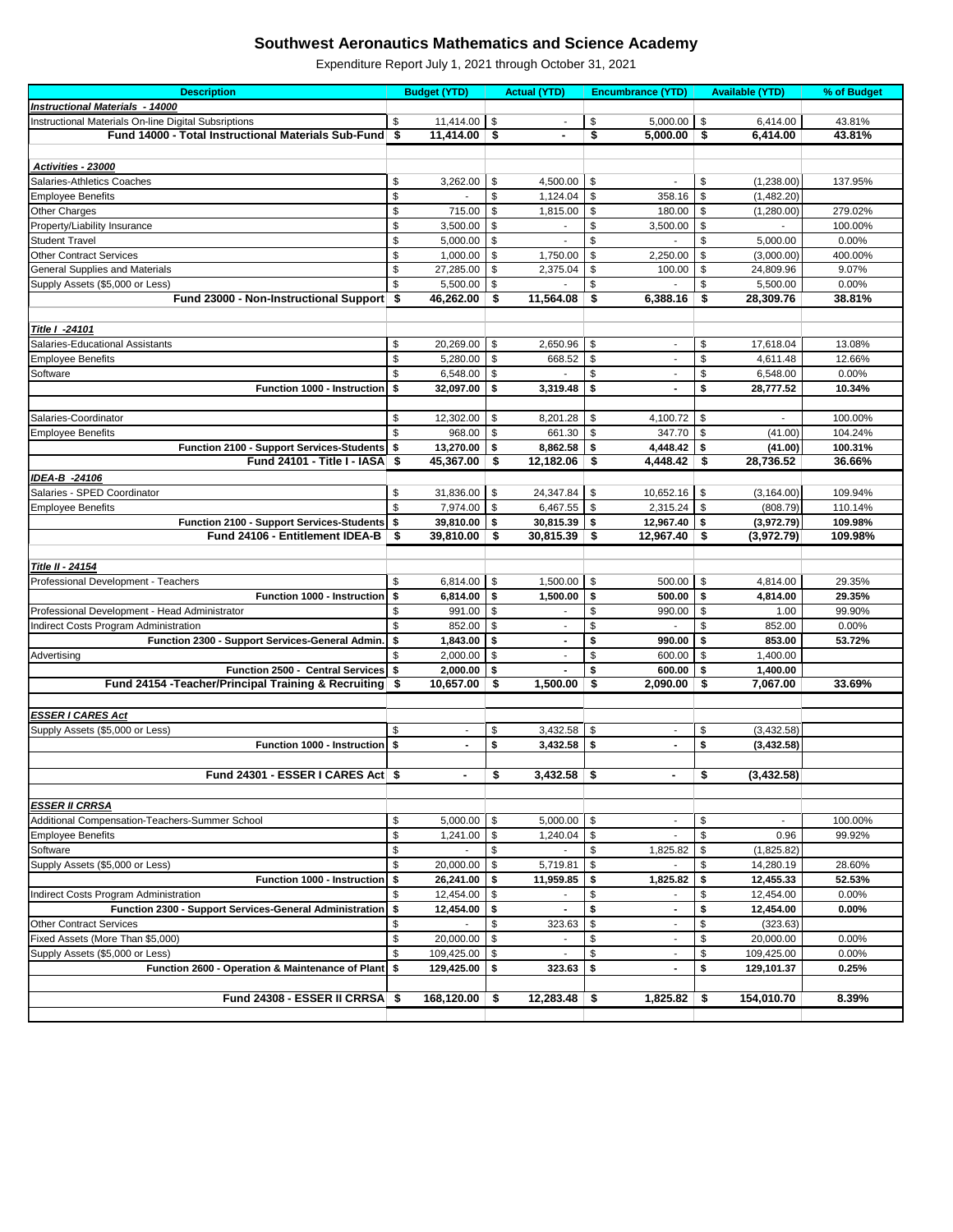| <b>Description</b>                                      |      | <b>Budget (YTD)</b>      |               | <b>Actual (YTD)</b>      | <b>Encumbrance (YTD)</b>       |                           | <b>Available (YTD)</b> | % of Budget |
|---------------------------------------------------------|------|--------------------------|---------------|--------------------------|--------------------------------|---------------------------|------------------------|-------------|
| <b>ESSER III ARPA</b>                                   |      |                          |               |                          |                                |                           |                        |             |
| Additional Compensation-Teachers-Summer School          | \$   | 23,173.00                | $\sqrt[6]{3}$ |                          | \$<br>$\overline{\phantom{a}}$ | \$                        | 23,173.00              | 0.00%       |
| Additional Compensation-Sped. Teachers-Summer School    | \$   | 4,090.00                 | \$            |                          | \$                             | \$                        | 4,090.00               | 0.00%       |
| <b>Employee Benefits</b>                                | \$   | 12,217.00                | \$            |                          | \$                             | \$                        | 12,217.00              | 0.00%       |
| Supply Assets (\$5,000 or Less)                         | \$   | 24,280.00                | \$            | $\blacksquare$           | \$<br>$\overline{\phantom{a}}$ | \$                        | 24,280.00              | 0.00%       |
| <b>Function 1000 - Instruction</b>                      | \$   | 63,760.00                | \$            | $\blacksquare$           | $\blacksquare$                 | \$                        | 63,760.00              | 0.00%       |
|                                                         |      |                          |               |                          | \$                             |                           |                        |             |
| Salaries Expense-Social Workers                         | \$   | 120,000.00               | \$            |                          | \$                             | \$                        | 120,000.00             | 0.00%       |
| <b>Additional Compensation-Social Workers</b>           | \$   | 10,359.00                | $\sqrt[6]{3}$ |                          | \$                             | \$                        | 10,359.00              | 0.00%       |
| <b>Employee Benefits</b>                                | \$   | 56,558.00                | \$            |                          | \$                             | \$                        | 56,558.00              | 0.00%       |
| Function 2100 - Support Services-Students \$            |      | 186,917.00               | \$            | Ξ.                       | \$<br>$\blacksquare$           | \$                        | 186,917.00             | 0.00%       |
| Indirect Costs Program Administration                   | \$   | 21,798.00                | \$            |                          | \$                             | \$                        | 21,798.00              | 0.00%       |
| Function 2300 - Support Services-General Administration | \$   | 21,798.00                | \$            | Ξ.                       | \$                             | \$                        | 21,798.00              | 0.00%       |
|                                                         |      |                          |               |                          |                                |                           |                        |             |
| Fund 24330 - ESSER III ARPA \$                          |      | 272,475.00               | \$            | $\blacksquare$           | \$<br>۰                        | \$                        | 272,475.00             | 0.00%       |
|                                                         |      |                          |               |                          |                                |                           |                        |             |
| <b>Rural Education Achivement Program - 25233</b>       |      |                          |               |                          |                                |                           |                        |             |
| Fixed Assets (More Than \$5,000)                        | \$   | 26,354.00                | \$            |                          | \$                             | \$                        | 26,354.00              | 0.00%       |
|                                                         |      |                          |               |                          |                                |                           |                        |             |
| Supply Assets (\$5,000 or Less)                         | \$   |                          | \$            | 12,442.54                | \$                             | \$                        | (12, 442.54)           |             |
| Function 1000 - Instruction \$                          |      | 26,354.00                | \$            | 12,442.54                | \$<br>$\blacksquare$           | \$                        | 13,911.46              | 47.21%      |
|                                                         |      |                          |               |                          |                                |                           |                        |             |
| Salaries - Social Worker                                | \$   | $\blacksquare$           | \$            | 36,666.72                | $\sqrt[6]{3}$<br>6,763.64      | \$                        | (43, 430.36)           |             |
| <b>Employee Benefits</b>                                | \$   |                          | \$            | 19,170.06                | \$<br>1,702.00                 | \$                        | (20, 872.06)           |             |
| Function 2100 - Support Services-Students \$            |      |                          | \$            | 55,836.78                | \$<br>8,465.64                 | \$                        | (64, 302.42)           |             |
| Fund 25233 - REAP \$                                    |      | 26,354.00                | \$            | 68,279.32                | 8,465.64<br>-\$                | \$                        | (50, 390.96)           | 291.21%     |
|                                                         |      |                          |               |                          |                                |                           |                        |             |
| <b>LANL Foundation - 26113</b>                          |      |                          |               |                          |                                |                           |                        |             |
| <b>General Supplies and Materials</b>                   | \$   | 1,000.00                 | \$            |                          | \$<br>$\overline{\phantom{a}}$ | \$                        | 1,000.00               | 0.00%       |
| Fund 26113 - LANL Foundation \$                         |      | $1,000.00$ \$            |               | $\blacksquare$           | \$<br>$\blacksquare$           | \$                        | 1,000.00               | 0.00%       |
|                                                         |      |                          |               |                          |                                |                           |                        |             |
|                                                         |      |                          |               |                          |                                |                           |                        |             |
| <b>GO Bond Student Library - 27107</b>                  |      |                          |               |                          |                                |                           |                        |             |
| Library And Audio-Visual                                | \$   | 2,993.00                 | \$            | $\overline{\phantom{a}}$ | \$<br>$\overline{\phantom{a}}$ | \$                        | 2,993.00               | 0.00%       |
| Fund 27107 - GOB Student Library \$                     |      | 2,993.00                 | \$            |                          | \$                             | \$                        | 2,993.00               | 0.00%       |
|                                                         |      |                          |               |                          |                                |                           |                        |             |
| <b>Career Tech Education Program (Pilot) - 27502</b>    |      |                          |               |                          |                                |                           |                        |             |
| Salaries - Aviation Director                            | \$   | 13,295.00                | \$            | 10,776.75                | \$<br>2,520.89                 | \$                        | (2.64)                 | 100.02%     |
| <b>Employee Benefits</b>                                | \$   | 3,840.00                 | \$            | 3,174.09                 | 714.86<br>\$                   | \$                        | (48.95)                | 101.27%     |
| Fund 27502 - NextGEN CTE \$                             |      | $17,135.00$ \$           |               | 13,950.84                | $3,235.75$ \$<br>-\$           |                           | (51.59)                | 100.30%     |
|                                                         |      |                          |               |                          |                                |                           |                        |             |
| <b>NM Schools Covid-19 Testing Program - 28211</b>      |      |                          |               |                          |                                |                           |                        |             |
| Salaries - Health Assistant                             | \$   | $\overline{\phantom{a}}$ | \$            | 2,649.32                 | \$<br>5,298.68                 | \$                        | (7,948.00)             |             |
| <b>Employee Benefits</b>                                | \$   |                          | \$            | 211.40                   | -\$<br>422.88                  | \$                        | (634.28)               |             |
|                                                         |      |                          |               |                          |                                |                           |                        |             |
| <b>Other Contract Services</b>                          | \$   | 77,830.00                | \$            | 1,262.13                 | \$<br>1,170.00                 | \$                        | 75,397.87              | 3.12%       |
| <b>General Supplies and Materials</b>                   | \$   |                          | \$            | 3,840.00                 | \$                             | S                         | (3,840.00)             |             |
| Fund 28211 - Covid Testing                              | \$   | 77,830.00                | \$            | 7,962.85                 | 6,891.56<br>\$                 | \$                        | 62,975.59              | 19.09%      |
|                                                         |      |                          |               |                          |                                |                           |                        |             |
| PSCOC Lease Assistance - 31200                          |      |                          |               |                          |                                |                           |                        |             |
| Renting Land and Buildings                              | \$   | 173,410.00               | \$            | 141,748.88               | \$<br>31,661.12                | \$                        |                        | 100.00%     |
| Fund 31200 - Capital Outlay-Lease Assistance            | - \$ | 173,410.00               | \$            | 141,748.88               | $31,661.12$ \$<br>\$           |                           |                        | 100.00%     |
|                                                         |      |                          |               |                          |                                |                           |                        |             |
| Special Capital Outlay-State - 31400                    |      |                          |               |                          |                                |                           |                        |             |
| <b>Capital Outlay-Construction Services</b>             | \$   |                          | \$            |                          | \$                             | \$                        |                        |             |
| Fund 31400 - Special Capital Outlay-State \$            |      |                          | \$            |                          | \$                             | \$                        |                        |             |
|                                                         |      |                          |               |                          |                                |                           |                        |             |
|                                                         |      |                          |               |                          |                                |                           |                        |             |
| HB-33 - 31600                                           |      | 2,771.00                 | \$            | 1,195.40                 | $\overline{\phantom{a}}$       |                           | 1,575.60               | 43.14%      |
| County Tax Collection Costs                             | \$   |                          |               |                          | \$                             | \$                        |                        |             |
| Function 2300 - Support Services-General Admin.         | \$   | 2,771.00                 | \$            | 1,195.40                 | \$                             | \$                        | 1,575.60               | 43.14%      |
|                                                         |      |                          |               |                          |                                |                           |                        |             |
| Rentals/Lease to Purchase                               | \$   | 938,156.00               | \$            | 1,005,132.64             | \$                             | \$                        | (66, 976.64)           | 107.14%     |
| Capital Outlay-Supply Assets (\$5,000 or Less)          | \$   | 131,909.00               | \$            |                          | \$                             | \$                        | 131,909.00             | 0.00%       |
| Function 4000 - Capital Outlay   \$                     |      | 1,070,065.00             | -\$           | 1,005,132.64             | \$                             | S                         | 64,932.36              | 93.93%      |
| Fund 31600 - Capital Improvements HB-33                 | \$   | 1,072,836.00             | \$            | 1,006,328.04             | \$<br>$\blacksquare$           | $\boldsymbol{\mathsf{s}}$ | 66,507.96              | 93.80%      |
|                                                         |      |                          |               |                          |                                |                           |                        |             |
| SB-9 State Match - 31700                                |      |                          |               |                          |                                |                           |                        |             |
| Software                                                | \$   | 6,690.00                 | \$            | $\overline{\phantom{a}}$ | \$<br>$\blacksquare$           | \$                        | 6,690.00               | 0.00%       |
| Function 4000 - Capital Outlay   \$                     |      | $6,690.00$ \$            |               | $\blacksquare$           | \$<br>$\blacksquare$           | \$                        | 6,690.00               | 0.00%       |
|                                                         |      |                          |               |                          |                                |                           |                        |             |
| Fund 31700 - Capital Improvements SB-9 \$               |      | 6,690.00 $\frac{1}{9}$   |               |                          | \$                             | \$                        | 6,690.00               | $0.00\%$    |
|                                                         |      |                          |               |                          |                                |                           |                        |             |
|                                                         |      |                          |               |                          |                                |                           |                        |             |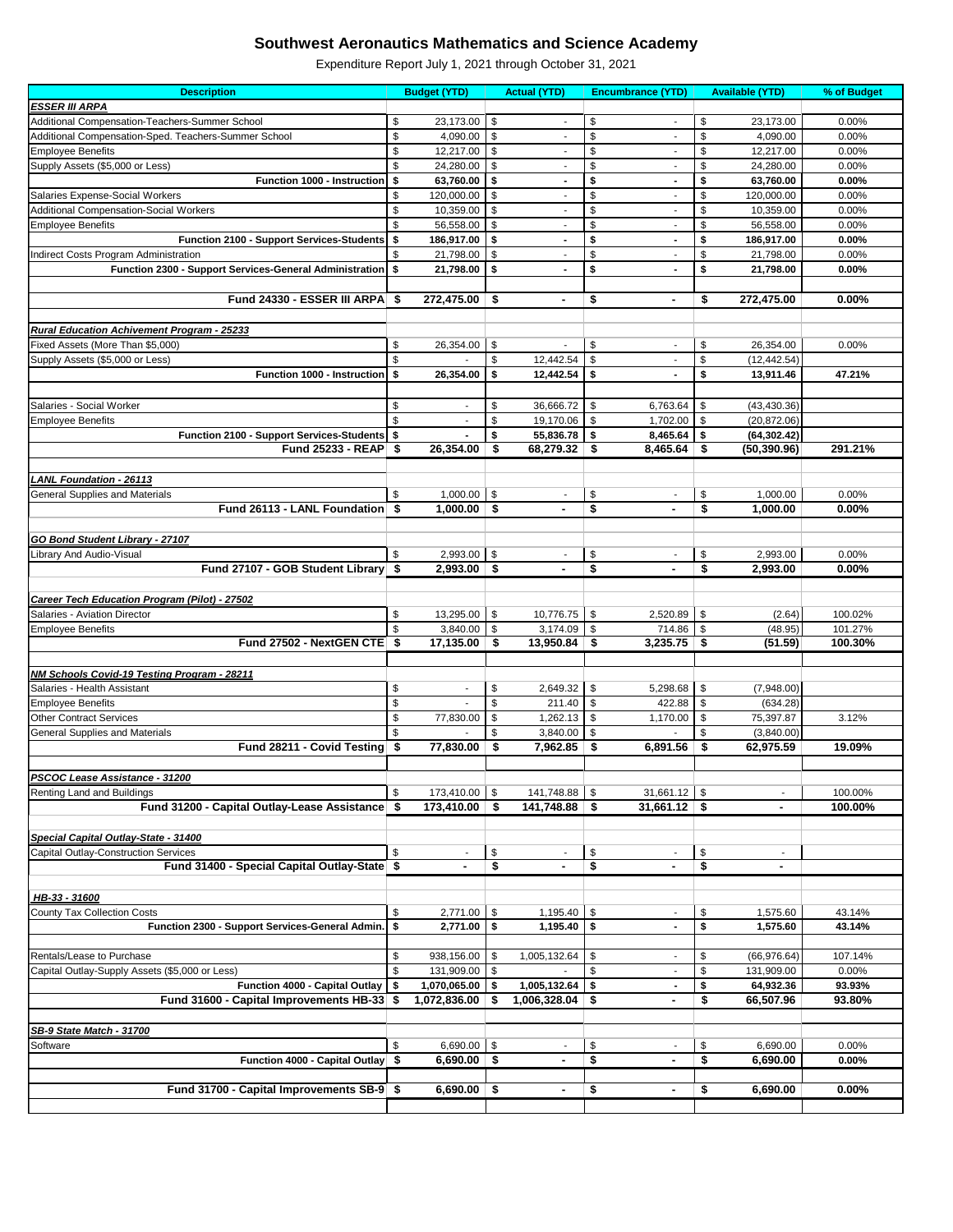| <b>Description</b>                                  | <b>Budget (YTD)</b> |                | <b>Actual (YTD)</b> |                          | <b>Encumbrance (YTD)</b> |                          | <b>Available (YTD)</b> |              | % of Budget |  |
|-----------------------------------------------------|---------------------|----------------|---------------------|--------------------------|--------------------------|--------------------------|------------------------|--------------|-------------|--|
| <b>SB-9 Local - 31701</b>                           |                     |                |                     |                          |                          |                          |                        |              |             |  |
| County Tax Collection Costs                         | \$                  | 3,273.00       | -\$                 | 613.37                   | \$                       | $\overline{\phantom{a}}$ | \$                     | 2,659.63     | 18.74%      |  |
| Function 2300 - Support Services-General Admin.     |                     | 3,273.00       |                     | 613.37                   |                          |                          | э                      | 2,659.63     | 18.74%      |  |
|                                                     |                     |                |                     |                          |                          |                          |                        |              |             |  |
| <b>Construction Services</b>                        | \$                  | 108,725.00     | \$                  |                          |                          | $\overline{\phantom{a}}$ | \$                     | 108,725.00   | $0.00\%$    |  |
| <b>Rentals/Lease to Purchase</b>                    | S                   | 183,144.00     | - \$                | 200,000.00               | \$                       |                          |                        | (16, 856.00) | 109.20%     |  |
| <b>Function 4000 - Capital Outlay</b>               | S                   | 291,869.00     |                     | 200,000.00               |                          |                          | э                      | 91,869.00    | 68.52%      |  |
|                                                     |                     |                |                     |                          |                          |                          |                        |              |             |  |
| Fund 31701 - Capital Improvements SB-9- Local \$    |                     | 295,142.00     |                     | 200,613.37               | -\$                      |                          |                        | 94,528.63    | 67.97%      |  |
|                                                     |                     |                |                     |                          |                          |                          |                        |              |             |  |
| Capital Projects-SB-9 State Match Cash - 31703      |                     |                |                     |                          |                          |                          |                        |              |             |  |
| Capital Outlay-Construction Services                | \$                  | 6,991.00       | \$                  | $\overline{\phantom{0}}$ | \$                       | $\sim$                   | \$                     | 6,991.00     | $0.00\%$    |  |
| <b>Rentals/Lease to Purchase</b>                    | \$.                 | 7,539.00       | \$                  |                          | \$.                      |                          | S                      | 7,539.00     | $0.00\%$    |  |
| Fund 31703 - Capital Projects-SB-9 State Match Cash |                     | \$14,530.00    |                     | \$0.00                   |                          | \$0.00                   |                        | \$14,530.00  | $0.00\%$    |  |
|                                                     |                     |                |                     |                          |                          |                          |                        |              |             |  |
| <b>Grand Total</b>                                  |                     | \$6,015,416.00 |                     | \$4,051,022.09           | \$                       | 739,742.54               |                        | 1,224,651.37 | 79.64%      |  |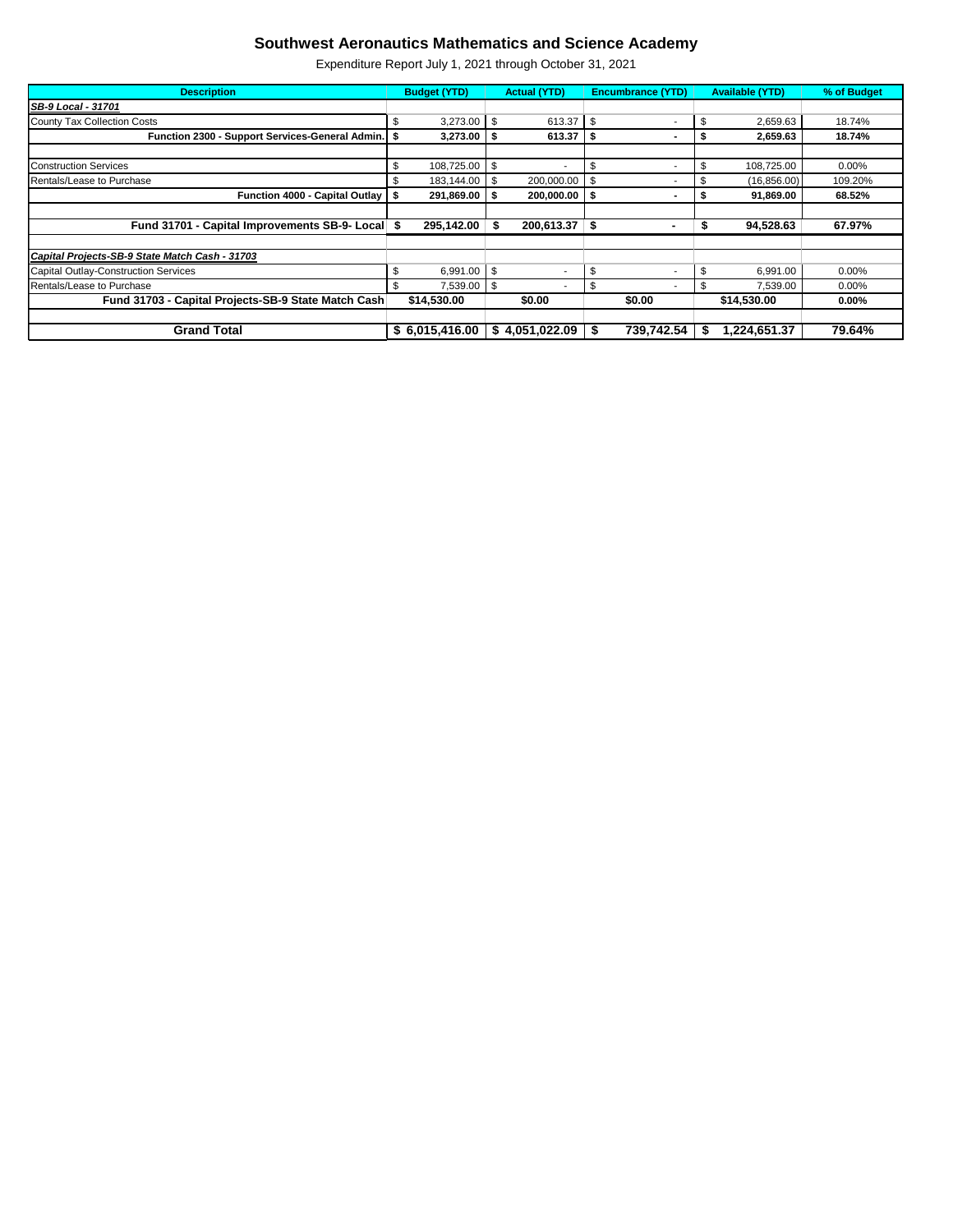|                    | Southwest Aeronautics, Mathematics, and Science Academy |
|--------------------|---------------------------------------------------------|
|                    | <b>Aviation Expenditure to Budget</b>                   |
|                    | July 1, 2021 - March 31, 2022                           |
| $1$ $\vdash$ M     |                                                         |
| Above. And beyond. |                                                         |

Cycle: FY2022; **Begin Date: 07/01/2021; End Date: 03/31/2022**; Account Type: Expenditure; Subtotal Elements: Fund,Function; Account Expression: ([Fund] >= ''11000'') AND ([Optional1] = ''1000'') ; Subtotal By Account Type: No; Include Unposted Transactions: No; Created On: 4/11/2022 2:51:40 PM

|                                                   | <b>Budget (YTD)</b>  |    | <b>Actual (YTD)</b> | <b>Encumbrance (YTD)</b> | <b>Available (YTD)</b> | % of Budget |
|---------------------------------------------------|----------------------|----|---------------------|--------------------------|------------------------|-------------|
| Instructional - 11000                             |                      |    |                     |                          |                        |             |
| <b>Aviation Program</b>                           |                      |    |                     |                          |                        |             |
| Salaries Expense - Teachers - Aviation            | \$<br>147,785.00     | \$ | 87,228.15           | \$<br>17,961.21          | \$<br>42,595.64        | 71.18%      |
| <b>Employee Benefits</b>                          | \$<br>63,821.00      | \$ | 30,698.68           | \$<br>3,314.72           | \$<br>29,807.60        | 53.29%      |
| <b>Other Charges</b>                              | \$<br>5,500.00       | \$ |                     | \$<br>5,500.00           | \$                     | 100.00%     |
| Maintenance & Repair Furniture/Fixtures/Equipment | \$<br>50,000.00      | \$ | 37,356.83           | \$<br>11,918.14          | \$<br>725.03           | 98.55%      |
| Renting Land and Buildings                        | \$<br>3,900.00       | \$ | 3,250.00            | \$<br>650.00             | \$                     | 100.00%     |
| Employee Travel - Teachers                        | \$                   | S  | 5,511.00            | \$                       | \$<br>(5,511.00)       |             |
| Liability Insurance                               | \$<br>$\blacksquare$ |    | 420.52              | \$                       | \$<br>(420.52)         |             |
| <b>Other Textbooks</b>                            | \$                   | \$ | 209.36              | \$                       | \$<br>(209.36)         |             |
| Software                                          | \$                   |    | 732.76              | \$                       | \$<br>(732.76)         |             |
| <b>General Supplies and Materials</b>             | \$<br>23,000.00      | \$ | 5,988.00            | \$<br>15,745.50          | \$<br>1,266.50         | 94.49%      |
| Fixed Assets (More Than \$5,000)                  | \$<br>122,709.00     | \$ |                     | \$                       | \$<br>122,709.00       | $0.00\%$    |
| Supply Assets (\$5,000 or Less)                   | \$<br>10,000.00      | \$ | 4,584.71            | \$<br>564.92             | \$<br>4,850.37         | 51.50%      |
| <b>Total Aviation Program-Operational</b>         | \$<br>426,715.00     | \$ | 175,980.01          | \$<br>55,654.49          | \$<br>195,080.50       | 54.28%      |
|                                                   |                      |    |                     |                          |                        |             |
| NextGEN CTE - 27502                               |                      |    |                     |                          |                        |             |
| Salaries Expense - Teachers - Aviation            | \$<br>13,295.00      | \$ | 10,776.75           | \$<br>2,520.89           | \$<br>(2.64)           | 100.02%     |
| <b>Employee Benefits</b>                          | \$<br>3,840.00       | \$ | 3,174.09            | \$<br>714.86             | \$<br>(48.95)          | 101.27%     |
| <b>Total Aviation Program-Operational</b>         | \$<br>17,135.00      | \$ | 13,950.84           | \$<br>3,235.75           | \$<br>(51.59)          | 100.30%     |
|                                                   |                      |    |                     |                          |                        |             |
| <b>Grand Total</b>                                | \$<br>443,850.00     | \$ | 189,930.85          | \$<br>58,890.24          | \$<br>195,028.91       | 56.06%      |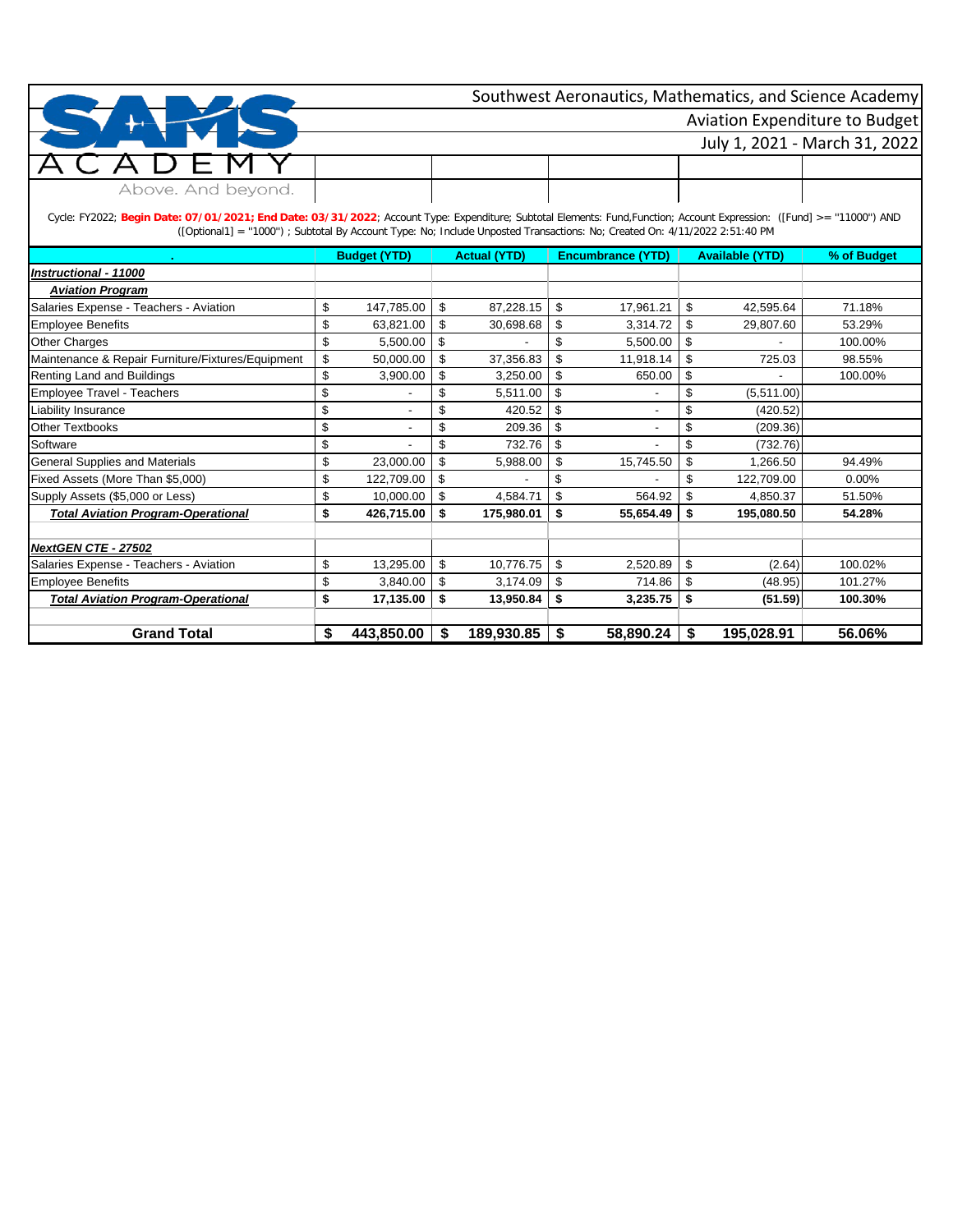|                                        |                                |                                                                                  |                           |                     | Southwest Aeronautics, Mathematics, and Science Academy                                  |
|----------------------------------------|--------------------------------|----------------------------------------------------------------------------------|---------------------------|---------------------|------------------------------------------------------------------------------------------|
|                                        |                                |                                                                                  |                           |                     | <b>Bank Register Activity</b><br><b>March 2022</b>                                       |
|                                        |                                |                                                                                  |                           |                     |                                                                                          |
|                                        | Above. And beyond.             |                                                                                  |                           |                     |                                                                                          |
| <b>Bank</b><br>Operating               | <b>Account Number</b><br>#7515 |                                                                                  |                           |                     |                                                                                          |
| Date<br>3/1/2022                       | <b>Number</b><br>00020998      | Payee/From<br>February 2022 Bank Fees                                            | <b>Deposit</b>            |                     | Withdrawal Description<br>\$43.55 Bank Analysis Fees                                     |
| 3/1/2022                               | 00021000                       | BANKCARD MTHLY FEES220228                                                        |                           |                     | \$67.41 Bank Credit Card Fees                                                            |
| 3/1/2022<br>3/2/2022                   | CR03-01<br>5773                | Boys Basketball Game 02-28-2022<br><b>ABCWUA</b>                                 | \$60.00                   |                     | \$1,334.41 4100 Aerospace Waste, Water, and Recycle January 2022                         |
| 3/2/2022                               | 5774                           | ACES   Association of Charter Schools Education Services                         |                           |                     | \$4,309.34 LDD Managed Services February 2022                                            |
| 3/2/2022<br>3/2/2022                   | 5775<br>5776                   | Amanda Garcia<br><b>AOPA Insurance Services</b>                                  |                           |                     | \$1,100.00 Contracted Nursing Services<br>\$5,511.00 Aircraft Policy Renewal             |
| 3/2/2022                               | 5777                           | <b>Cooperative Educational Services</b>                                          |                           |                     | \$367.45 Contracted Ancillary Services                                                   |
| 3/2/2022<br>3/2/2022                   | 5778<br>5779                   | City of Albuquerque<br>City of Albuquerque - Aviation Department                 |                           |                     | \$25.00 Annual Fire Permit Renewal<br>\$24,364.10 Rent at 4100 Aerospace forMarch 2022   |
| 3/2/2022                               | 5780<br>5781                   | CNM (IncludED)<br>CrowdHealth Source, LLC                                        |                           |                     | \$505.15 Spring 2022 Dual Credit                                                         |
| 3/2/2022<br>3/2/2022                   | 5782                           | Dynon Avionics Inc.                                                              |                           |                     | \$3,840.00 Covid Testing Grant-PPE<br>\$77.75 Aircraft Maintenance                       |
| 3/2/2022<br>3/2/2022                   | 5783<br>5784                   | Marvin W. Richardson<br>Genesis Education Inc.                                   |                           |                     | \$408.40 Aircraft Maintenance                                                            |
| 3/2/2022                               | 5785                           | Herrera Coaches, Inc.                                                            |                           |                     | \$35.35 Smart Lab Materials<br>\$14,100.00 February 2022 To/From Transportation          |
| 3/2/2022<br>3/2/2022                   | 5786<br>5787                   | Crataegus, LLC<br>Richard M. Romero                                              |                           |                     | \$3,768.12 Monthly Janitorial and Supplies Reimbursement<br>\$1,348.44 Lobbying Services |
| 3/2/2022                               | 5788                           | Stericycle, Inc.                                                                 |                           |                     | \$841.42 Covid Testing Grant-Med Waste Disposal                                          |
| 3/2/2022<br>3/3/2022                   | 5789                           | World Fuel Services, Inc.<br>NM Public Schools Insurance Authority               |                           |                     | \$278.19 Plane Fuel                                                                      |
| 3/3/2022                               | CR02-02.                       | 1 Percent ERB Distribution                                                       | \$13,076.00               |                     | \$13,037.20 Monthly Employee Payroll Deductions                                          |
| 3/3/2022                               | CR03-03                        | <b>CRRSA</b>                                                                     | \$5,719.81                |                     |                                                                                          |
| 3/4/2022<br>3/9/2022                   | CR03-04                        | Boys Basketball Game 03-3/2022<br>Internal Revenue Service                       | \$40.00                   |                     | $\sqrt{311,905.53}$ Payroll Taxes                                                        |
| 3/9/2022                               |                                | <b>NUSENDA FCU</b>                                                               |                           | \$36,098.31 Payroll |                                                                                          |
| 3/9/2022<br>3/10/2022                  | 5797                           | First Financial Group of America<br>New Mexico Taxation & Revenue Department     |                           |                     | \$295.00 Monthly Employee Payroll Deductions<br>\$107.50 Payroll Taxes                   |
| 3/10/2022                              | CR03-05                        | SEG March 2022                                                                   | \$203,804.26              |                     |                                                                                          |
| 3/11/2022<br>3/11/2022                 | 5790<br>5791                   | Canon Financial Services, Inc.<br>Niche.com, Inc.                                |                           |                     | \$970.89 Monthly Copiers Lease - February 2022<br>\$7,990.00 School Advertising          |
| 3/11/2022                              | 5792                           | Public Service Company of New Mexico                                             |                           |                     | \$3,482.22 Electricity at 4100 Aerospace for Febuary 2022                                |
| 3/11/2022<br>3/11/2022                 | 5793<br>5794                   | Poms & Associates Insurance Brokers, Inc.<br>Quadient Leasing USA, Inc           |                           |                     | \$665.00 Additional Risk Insurance Renewal<br>\$542.30 Quarterly Postage Machine Lease   |
| 3/11/2022                              | 5795                           | Brenda S. Griffith- S.G. Consulting Serv.                                        |                           |                     | \$1,348.44 Lobbying Services                                                             |
| 3/11/2022<br>3/14/2022                 | 5796<br>CR03-06                | World Fuel Services, Inc.<br><b>Transportation March</b>                         | \$12,515.00               |                     | \$345.74 Plane Fuel                                                                      |
| 3/15/2022                              | CR03-07                        | Girls Volleyball Game 03/14/2022                                                 | \$30.00                   |                     |                                                                                          |
| 3/17/2022<br>3/18/2022                 | CR03-08A&B<br>5798             | Sandoval County Property Tax<br>Accountability and Compliance Resources, LLC     | \$76.10                   |                     | \$106.44 Contract Payment 8/10 for STARS Conculting                                      |
| 3/18/2022                              | 5799                           | Cuddy & McCarthy, LLP                                                            |                           |                     | \$942.54 February 2022 Legal                                                             |
| 3/18/2022<br>3/18/2022                 | 5800<br>5801                   | Crataegus, LLC<br>Nevaeh Quintana                                                |                           |                     | \$59.51 Janitorial Supplies Reimbursement<br>\$750.00 Athletic Coach                     |
| 3/18/2022                              | 5802                           | New Mexico Gas Company                                                           |                           |                     | \$1,147.91 Natural Gas at 4100 Aerospace for February 2022                               |
| 3/18/2022<br>3/21/2022                 | 5803<br>CR03-09                | World Fuel Services, Inc.<br>Bernalillo County Property Tax Dist.                | \$3,409.90                |                     | $\sqrt{$162.25}$ Plane Fuel                                                              |
| 3/24/2022                              | CR03-10                        | <b>IDEA-B</b>                                                                    | \$3,800.60                |                     |                                                                                          |
| 3/24/2022<br>3/24/2022                 | CR03-11<br>CR03-12             | <b>IDEA-B</b><br><b>IDEA-B</b>                                                   | \$13,301.95<br>\$7,612.27 |                     |                                                                                          |
| 3/28/2022                              |                                | Internal Revenue Service                                                         |                           |                     | $\sqrt{$11,280.57}$ Payroll Taxes                                                        |
| 3/28/2022<br>3/28/2022                 | 00021002                       | <b>NUSENDA FCU</b><br>BANKCARD PCI NON COMPLY032522                              |                           | \$35,209.80 Payroll |                                                                                          |
| 3/29/2022                              |                                | NM Educational Retirement Board                                                  |                           |                     | \$27.95 Credit Card Acceptance Fees<br>\$27,904.36 Monthly ERB                           |
| 3/30/2022<br>3/30/2022                 |                                | New Mexico Retiree Health Care Authority<br>NM Department of Workforce Solutions |                           |                     | \$3,269.66 Monthly Retiree Healthcare                                                    |
| 3/30/2022                              | 5816                           | First Financial Group of America                                                 |                           |                     | $\overline{\$1,048.94}$ Payroll Taxes<br>\$491.52 Monthly Employee Payroll Deductions    |
| 3/31/2022<br>3/31/2022                 |                                | Carr, Leeanne<br>New Mexico Taxation & Revenue Department                        |                           |                     | \$0.00 Employee Payroll Check<br>\$2,822.45 Payroll Taxes                                |
| 3/31/2022                              | CR03-13                        | Dividend Income - Operating                                                      | \$29.28                   |                     |                                                                                          |
|                                        |                                |                                                                                  |                           |                     |                                                                                          |
|                                        |                                |                                                                                  |                           |                     |                                                                                          |
|                                        |                                |                                                                                  |                           |                     |                                                                                          |
|                                        |                                |                                                                                  |                           |                     |                                                                                          |
|                                        |                                |                                                                                  |                           |                     |                                                                                          |
|                                        |                                |                                                                                  |                           |                     |                                                                                          |
| <b>Sub Total</b>                       |                                |                                                                                  | \$263,475.17              | \$224,337.11        |                                                                                          |
| <b>Bank</b>                            | <b>Account Number</b>          |                                                                                  |                           |                     |                                                                                          |
| Nusenda Savings 37627515<br>Date       | Number                         | Payee/From                                                                       | <b>Deposit</b>            | Withdrawal          |                                                                                          |
| 3/31/2022                              | CR03-14                        | Dividend Income - Savings                                                        | \$1.35                    |                     |                                                                                          |
| <b>Sub Total</b><br><b>Grand Total</b> |                                |                                                                                  | \$1.35                    | \$0.00              |                                                                                          |
|                                        |                                |                                                                                  | \$263,476.52              | \$224,337.11        |                                                                                          |
|                                        |                                |                                                                                  |                           |                     |                                                                                          |
|                                        |                                |                                                                                  |                           |                     |                                                                                          |
|                                        |                                |                                                                                  |                           |                     |                                                                                          |
|                                        |                                |                                                                                  |                           |                     |                                                                                          |
|                                        |                                |                                                                                  |                           |                     |                                                                                          |
|                                        |                                |                                                                                  |                           |                     |                                                                                          |
|                                        |                                |                                                                                  |                           |                     |                                                                                          |
|                                        |                                |                                                                                  |                           |                     |                                                                                          |
|                                        |                                |                                                                                  |                           |                     |                                                                                          |
|                                        |                                |                                                                                  |                           |                     |                                                                                          |
|                                        |                                |                                                                                  |                           |                     |                                                                                          |
|                                        |                                |                                                                                  |                           |                     |                                                                                          |
|                                        |                                |                                                                                  |                           |                     |                                                                                          |
|                                        |                                |                                                                                  |                           |                     |                                                                                          |
|                                        |                                |                                                                                  |                           |                     |                                                                                          |
|                                        |                                |                                                                                  |                           |                     |                                                                                          |
|                                        |                                |                                                                                  |                           |                     |                                                                                          |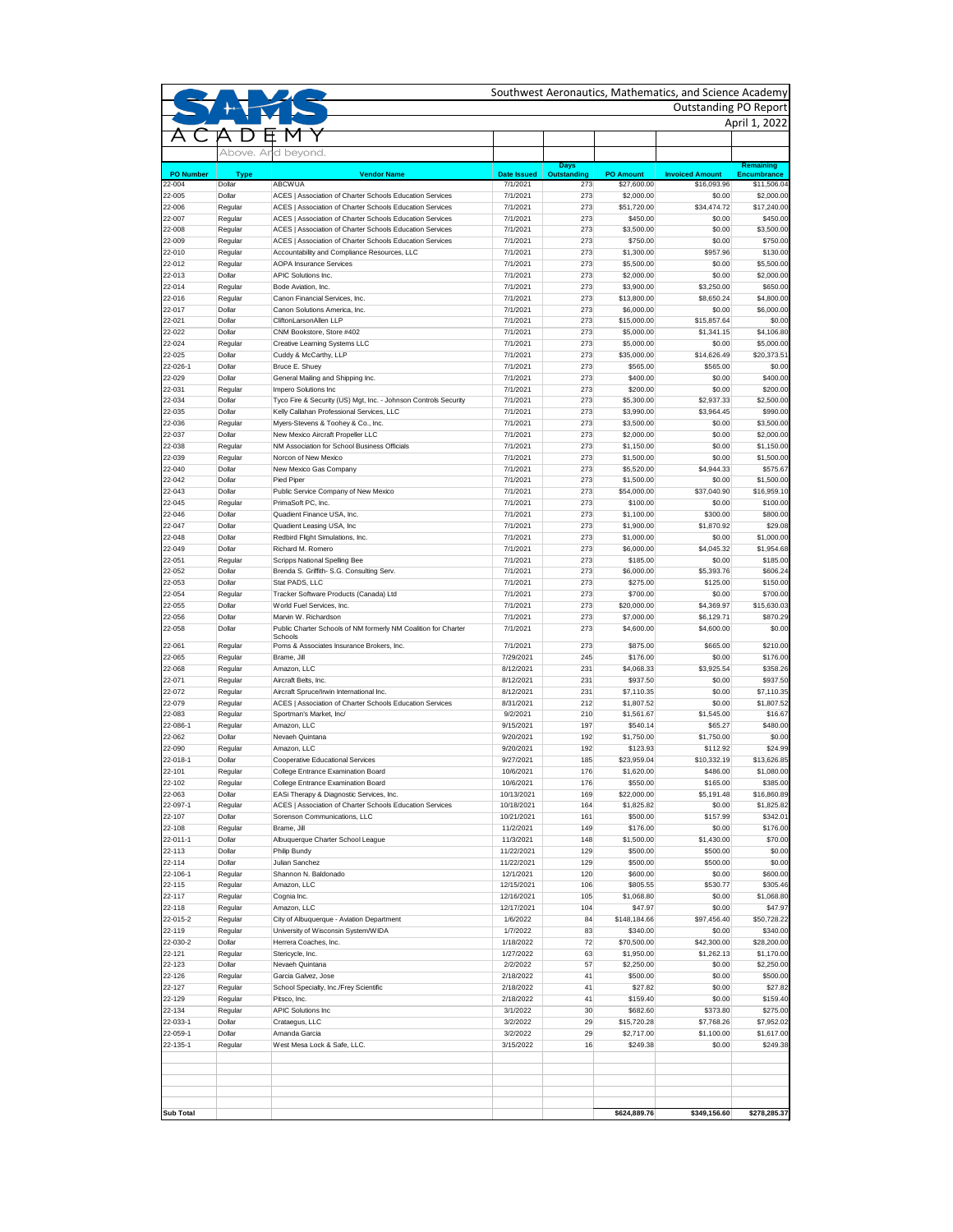|                           | <b>Bank Reconciliation +</b> | <b>Outstanding</b>                        | <b>Expected GL-</b>         | <b>Actual GL</b> 1 | <b>Difference</b> |
|---------------------------|------------------------------|-------------------------------------------|-----------------------------|--------------------|-------------------|
| <b>Beginning Balance</b>  | $$641,526.12$ +              | $($ \$32,944.61) $ =$                     | $$608,581.51$ -             | $$608,581.51$ =    | \$0.00            |
| Deposits/Debits           | $$263,475.17$ +              | $$0.00  =$                                | $$263,475.17$ -             | $$263,475.17$ =    | \$0.00            |
| Withdrawals/Credits       | $($255,040.91)$ +            | $$30,703.80 =$                            | $($ \$224,337.11) $\vert$ - | $($224,337.11)$ =  | \$0.00            |
| <b>Sub Total</b>          | \$649,960.38                 | (\$2,240.81)                              | \$647,719.57                | \$647,719.57       | \$0.00            |
|                           |                              |                                           |                             |                    |                   |
| <b>Outstanding Checks</b> |                              |                                           |                             |                    |                   |
| Date                      | <b>Item Number</b>           |                                           | <b>Description</b>          |                    | Withdrawal        |
| 3/2/2022                  | 5784                         | Genesis Education Inc.                    |                             |                    | \$35.35           |
| 3/11/2022                 | 5793                         | Poms & Associates Insurance Brokers, Inc. |                             |                    | \$665.00          |
| 3/30/2022                 | 5816                         | First Financial Group of America          |                             |                    | \$491.52          |
| 3/30/2022                 |                              | NM Department of Workforce Solutions      |                             |                    | \$1,048.94        |
|                           |                              |                                           |                             |                    |                   |
|                           |                              |                                           |                             |                    |                   |
|                           |                              |                                           |                             |                    |                   |
|                           |                              |                                           |                             |                    |                   |
|                           |                              |                                           |                             |                    |                   |
|                           |                              |                                           |                             |                    |                   |
|                           |                              |                                           |                             |                    |                   |
|                           |                              |                                           |                             |                    |                   |
|                           |                              |                                           |                             |                    |                   |
|                           |                              |                                           |                             |                    |                   |
|                           |                              |                                           |                             |                    |                   |
|                           |                              |                                           |                             |                    |                   |
|                           |                              |                                           |                             |                    |                   |
|                           |                              |                                           |                             |                    |                   |
|                           |                              |                                           |                             |                    |                   |
|                           |                              |                                           |                             |                    | \$2,240.81        |
|                           |                              |                                           |                             |                    |                   |
|                           | <b>Bank Reconciliation +</b> | <b>Outstanding</b>                        | ExpectedGL-                 | <b>ActualGL</b> 1  | <b>Difference</b> |
| <b>Beginning Balance</b>  | $$10,615.84 +$               | $$0.00 =$                                 | $$10,615.84$ -              | $$10,615.84$ =     | \$0.00            |
| Deposits/Debits           | $$1.35 +$                    | $$0.00 =$                                 | $$1.35$ -                   | $$1.35$ =          | \$0.00            |
| Withdrawals/Credits       | $$0.00 +$                    | $$0.00 =$                                 | $$0.00$ -                   | $$0.00 =$          | \$0.00            |
| <b>Sub Total</b>          | \$10,617.19                  | \$0.00                                    | \$10,617.19                 | \$10,617.19        | \$0.00            |
|                           |                              |                                           |                             |                    |                   |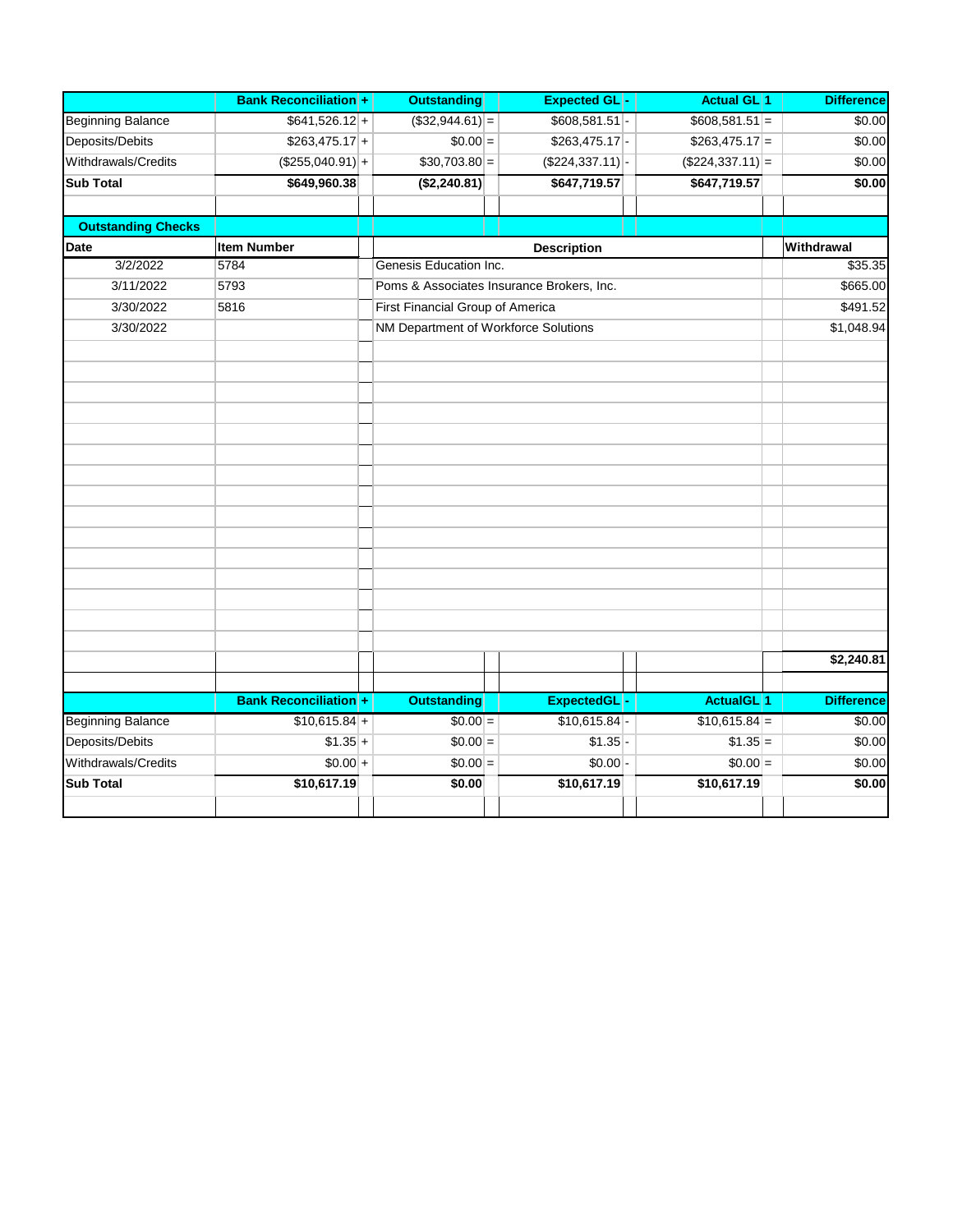**Must submit backup for all BARs, except transfers of funds for SEG or direct grants**

### **STATE OF NEW MEXICO**

### **PUBLIC EDUCATION DEPARTMENT**

**300 Don Gaspar Santa Fe, NM 87501-2786**

### **Budget Adjustment Request**

**Doc. ID:** 544-000-2122-0029-I

**Fund Type:** General Fund / Capital Outlay / Debt Service

**Adjustment Type:** Increase

**Entity Name:** SW Aeronautics, Mathematics and Science **Contact:** Sean Fry, Business Manager Academy

**Adjustment Changes Intent/Scope of Program Yes or No?:** No **Total Approved Budget (Flowthrough):**

**Phone:** 505-242-6640 x2501 **Email:** sean.fry@abqca.org

**FLOWTHROUGH ONLY**

**Budget Period:**

07/01/2021 **To:** 06/30/2022

**A. Approved Carryover:** 

**B. Total Current Year Allocation: D. Total Funding Available:**

Revenue 11000.0000.43202 \$15,746

| <b>Fund</b>               | Function         | Object                    | Program                                       | Location                                                            | <b>Job Class</b>                | <b>Present Budget</b> | Adj Amt Exp | Adj Budget | ADD'L<br><b>FTEI</b> |
|---------------------------|------------------|---------------------------|-----------------------------------------------|---------------------------------------------------------------------|---------------------------------|-----------------------|-------------|------------|----------------------|
| 11000<br>Operation<br>lal | 1000 Instruction | 51100 Salaries<br>Expense | 1010 Regular<br>Education (K-<br>12) Programs | 544001 SW<br>Aeronautics,<br>Math and<br>Science Acad<br>Admin Off. | 1411 Teachers-<br>l Grades 1-12 | \$382,651             | \$15,746    | \$398,397  |                      |
|                           |                  |                           |                                               |                                                                     |                                 | Sub Total             | \$15,746    |            |                      |
|                           |                  |                           |                                               |                                                                     |                                 | Indirect Cost         |             |            |                      |
|                           |                  |                           |                                               |                                                                     |                                 | <b>DOC. TOTAL</b>     | \$15,746    |            |                      |

#### **Justification:**

Received award letter for additional 3% for 4th Qtr. SDF.

Compliance with Sections 10-15-1 and 22-8-12, NMSA, 1978 Compilation:

A. The requested budget/changes were authorized at a scheduled Board of Education or Governance Council meeting open to the public on:

B. Justification for the transfer: Explanation such as "underbudgeted", "insufficient budget", or "needed to close out Project" ARE NOT ACCEPTABLE. Attach additional sheets if necessary.

ALL TRANSFER BARS MUST NET OUT TO ZERO ON THE DOC. TOTAL LINE.



2021-2022 **Fiscal Year:**